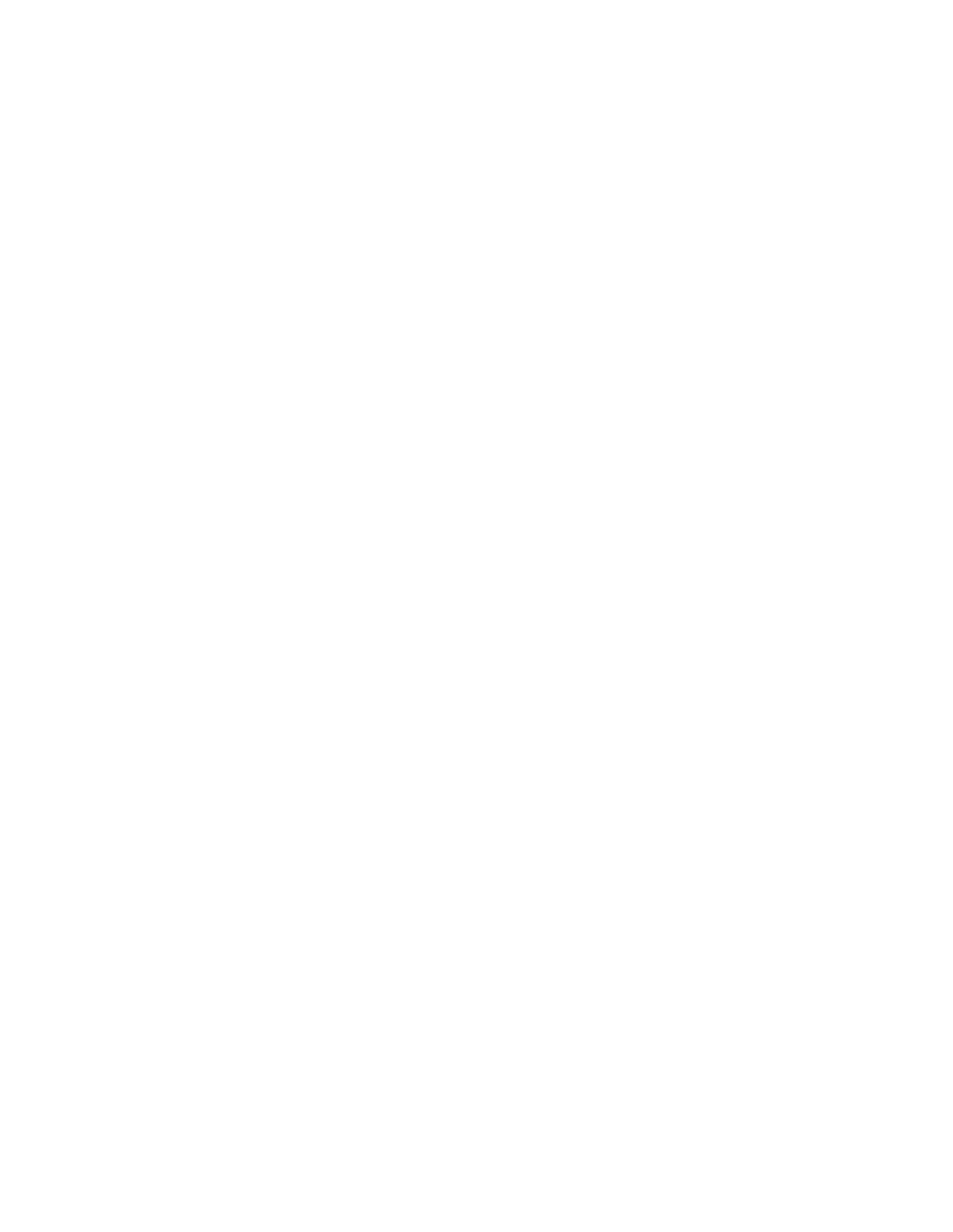#### **About Diazyme**

Diazyme Laboratories, Inc., an affiliate of General Atomics, is located in Poway, California. Diazyme uses its proprietary enzyme and immunoassay technologies to develop diagnostic reagents which can be used on most automated chemistry analyzers in user-friendly formats. Diazyme is a cGMP and ISO 13485 certified medical device manufacturer. Diazyme's products include test kits for diagnosis of cardiovascular disease, liver disease, cancer markers, renal disease, diabetes and electrolytes.

## **Mission Statement**

Our mission is to improve the quality of healthcare by providing innovative products in clinical diagnostics.



## **Contact Information**

#### **Diazyme Laboratories, Inc.**

12889 Gregg Court Poway, CA 92064 U.S.A.

Tel: (888) DIAZYME (858) 455-4768 Fax: (858) 455-3701

sales@diazyme.com www.diazyme.com

#### **Diazyme Europe GmbH**

Zum Windkanal 21 01109 Dresden, Deutschland

Tel: +49 (0) 351 886 3300 Fax: +49 (0) 351 886 3366

sales@diazyme.de www.diazyme.com



IGZ Instruments AG Räffelstrasse 32 CH–8045 Zürich

Tel. +41 44 456 33 33 Fax +41 44 456 33 30 www.igz.ch igz@igz.ch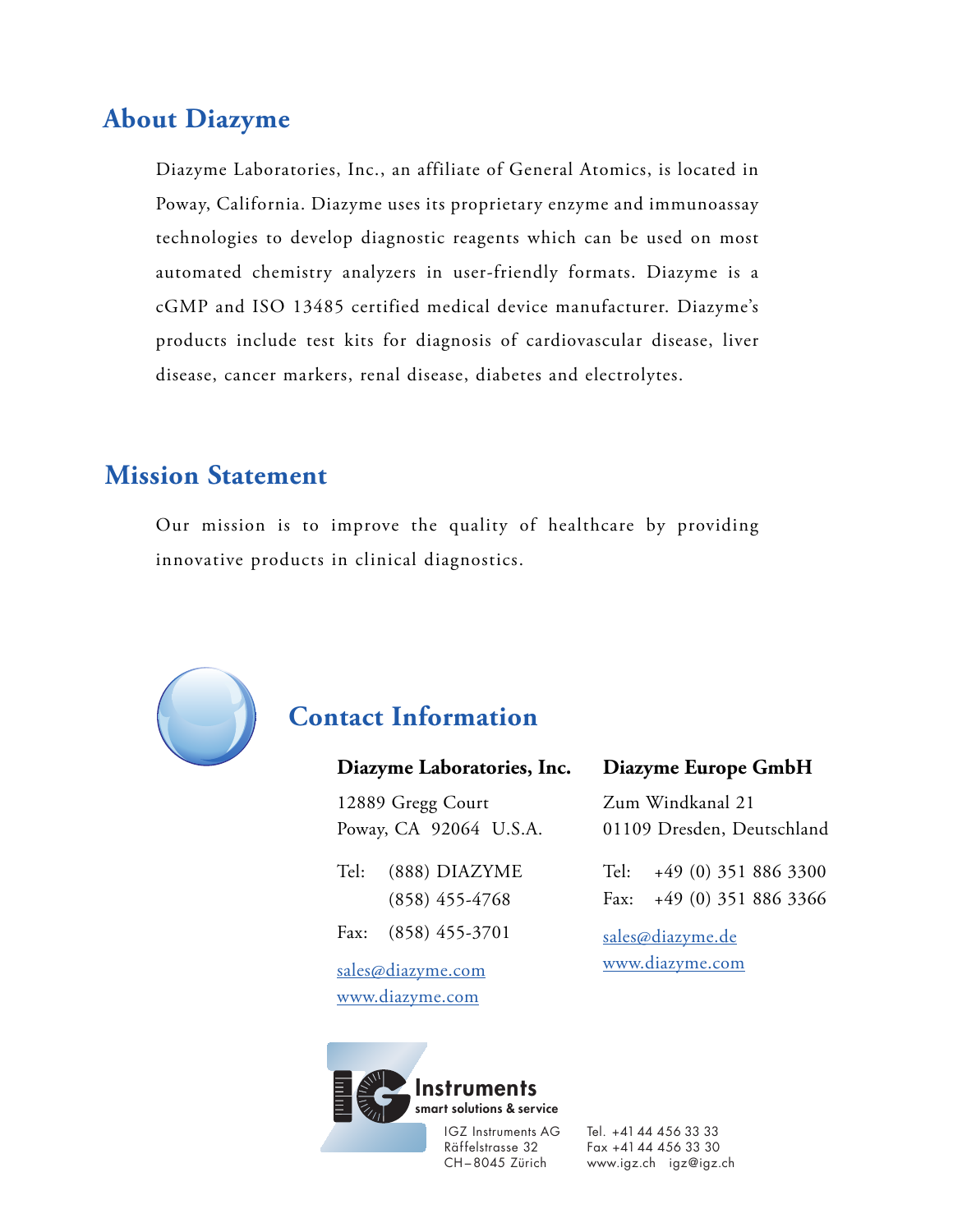

# Test Reagents

| SEPSIS MARKERS |                                                                  | <b>Method</b>                                      | <b>Regulatory Status</b>                                                   | Page           |
|----------------|------------------------------------------------------------------|----------------------------------------------------|----------------------------------------------------------------------------|----------------|
| <b>DZ558A</b>  | <b>Procalcitonin (PCT) Assay</b>                                 | (Dual Vial Liquid Stable) (Immunoturbidimetric)    | 510(k) Cleared; EU: $\textsf{CE}$ IVD                                      | 6              |
|                | <b>CARDIOVASCULAR MARKERS</b>                                    |                                                    |                                                                            |                |
| <b>DZ141A</b>  | <b>Apolipoprotein A-I Assay</b>                                  | (Dual Vial Liquid Stable) (Immunoturbidimetric)    | 510(k) Cleared; EU: $\textsf{CE}$ IVD                                      | 8              |
| <b>DZ142A</b>  | <b>Apolipoprotein B Assay</b>                                    | (Dual Vial Liquid Stable) (Immunoturbidimetric)    | 510(k) Cleared; EU: $\textsf{CE}$ IVD                                      | 9              |
| <b>DZ129A</b>  | <b>HDL-Cholesterol Assay</b>                                     | (Dual Vial Liquid Stable) (PVS\PEGME Coupled)      | 510(k) Cleared; EU: $\textsf{CE}$ IVD                                      | 8              |
| <b>DZ128A</b>  | <b>LDL-Cholesterol Assay</b>                                     | (Dual Vial Liquid Stable) (PVS\PEGME Coupled)      | 510(k) Cleared; EU: $\textsf{CE}$ IVD                                      | 8              |
| <b>DZ568A</b>  | <b>Homocysteine Enzymatic Assay</b>                              | (Three Vial Liquid Stable) (Enzyme Cycling)        | 510(k) Cleared; EU: $\textsf{CE}$ [VD];<br>Health Canada Registered        | 6              |
| <b>DZ568B</b>  | <b>Homocysteine Enzymatic Assay</b>                              | (Dual Vial Liquid Stable) (Enzyme Cycling)         | 510(k) Cleared; EU: $\textsf{CE}$ [VD];<br>Health Canada Registered        | 7              |
| <b>DZ568B</b>  | <b>Homocysteine POC Assay</b>                                    |                                                    | 510(k) Cleared; EU: $\textsf{CE}$ IVD                                      | $\overline{7}$ |
| <b>DZ131A</b>  | Lipoprotein (a) [Lp(a)] Assay                                    | (Dual Vial Liquid Stable) (Immunoturbidimetric)    | 510(k) Cleared; EU: $\text{CE}$ $\text{IVD}$ ;<br>Health Canada Registered | $\overline{7}$ |
| <b>DZ145A</b>  | <b>Cardiac Troponin I Assay</b>                                  | (Dual Vial Liquid Stable) (Immunoturbidimetric)    | USA: For Research Use Only;<br>EU: CE IVD                                  | 9              |
|                | DZ130206009M hs-Troponin I Assay                                 | (Dual Vial Liquid Stable) (Immunochemiluminescent) | USA: For Research Use Only                                                 | 9              |
| <b>DZ147A</b>  | <b>Myoglobin Assay</b>                                           | (Dual Vial Liquid Stable) (Immunoturbidimetric)    | 510(k) Cleared; EU: $\textsf{CE}$ IVD                                      | 10             |
| <b>DZ331A</b>  | Lp-PLA, Activity Assay                                           | (Three Vial Liquid Stable) (Enzymatic)             | USA: For Research Use Only                                                 | 11             |
| DZ10-0139      | PLAC <sup>®</sup> Test for Lp-PLA, Activity Assay PLAC           | (Dual Vial Liquid Stable) (Enzymatic)              | EU: CE IVD                                                                 | 10             |
| DZ10-0148      | PLAC <sup>®</sup> Test for Lp-PLA, Activity Assay PLAC           | (Dual Vial Liquid Stable) (Enzymatic)              | 510(k) Cleared                                                             | 10             |
| DZ90123D       | PLAC <sup>®</sup> Test ELISA Kit PLAC                            | (ELISA) (Enzyme Immunoassay)                       | 510(k) Cleared; EU: $\textsf{CE}$ IVD                                      | 11             |
|                | DZ130206010M Lp-PLA, Mass Assay                                  | (Dual Vial Liquid Stable) (Immunoturbidimetric)    | USA: For Research Use Only                                                 | 11             |
| <b>DZ785A</b>  | <b>Heart-Type Fatty Acid-Binding Protein</b><br>(H-FABP) Assay   | (Dual Vial Liquid Stable) (Immunoturbidimetric)    | USA: For Research Use Only;<br>EU: CE IVD                                  | 11             |
|                | <b>DIABETIC MARKERS</b>                                          |                                                    |                                                                            |                |
| <b>DZ168A</b>  | <b>Direct Enzymatic HbA1c Assay</b>                              | (Liquid Stable) (Single Channel)                   | 510(k) Cleared; EU: $\text{CE}$ IVD;<br>Health Canada Registered           | 12             |
| <b>DZ168C</b>  | <b>Diazyme Direct HbA1c Assay</b><br>(Enzymatic, On-Board Lysis) | (Dual Vial Liquid Stable) (Enzymatic)              | 510(k) Cleared; EU: $\textsf{CE}$ IVD                                      | 12             |
| <b>DZ168B</b>  | <b>HbA1c for SMART Analyzer</b>                                  |                                                    | 510(k) Cleared; EU: CE IVD                                                 | 13             |
| <b>DZ112B</b>  | <b>Glycated Serum Protein Assay</b>                              | (Dual Vial Liquid Stable) (Enzymatic)              | 510(k) Cleared; EU: $\text{CE}$ IVD;<br>Health Canada Registered           | 13             |
| <b>DZ112B</b>  | <b>Glycated Serum Protein (GSP) POC Assay</b>                    |                                                    | 510(k) Cleared; EU: $\text{CE}$ [VD]                                       | 13             |
| <b>DZ188A</b>  | <b>Adiponectin Assay</b>                                         | (Dual Vial Liquid Stable) (Immunoturbidimetric)    | USA: For Research Use Only                                                 | 14             |
| <b>DZ187A</b>  | <b>Retinol Binding Protein (RBP) Assay</b>                       | (Dual Vial Liquid Stable) (Immunoturbidimetric)    | 510(k) Exempt; EU: $\textsf{CE}$ [VD]                                      | 14             |
|                | <b>RENAL AND PANCREATIC MARKERS</b>                              |                                                    |                                                                            |                |
| <b>DZ072B</b>  | <b>Creatinine Assay</b>                                          | (Dual Vial Liquid Stable) (Enzymatic)              | 510(k) Cleared; EU: $\textsf{CE}$ IVD                                      | 15             |
| <b>DZ133C</b>  | <b>Cystatin C Assay</b>                                          | (Dual Vial Liquid Stable) (Immunoturbidimetric)    | 510(k) Cleared; EU: $\text{CE}$ [VD]                                       | 15             |
| <b>DZ133D</b>  | <b>Cystatin C POC Assay</b>                                      |                                                    | 510(k) Cleared; EU: $\textsf{CE}$ [VD]                                     | 15             |
| <b>DZ132A</b>  | <b>Lipase Assay</b>                                              | (Dual Vial Liquid Stable) (Methyl-resorufin)       | 510(k) Exempt; EU: $\textsf{CE}$ IVD                                       | 16             |
| <b>DZ062A</b>  | N-acetyl-ß-D-glucosaminidase (NAG) Assay                         | (Three Vial Liquid Stable) (Colorimetric)          | USA: For Research Use Only;<br>EU: CE IVD                                  | 16             |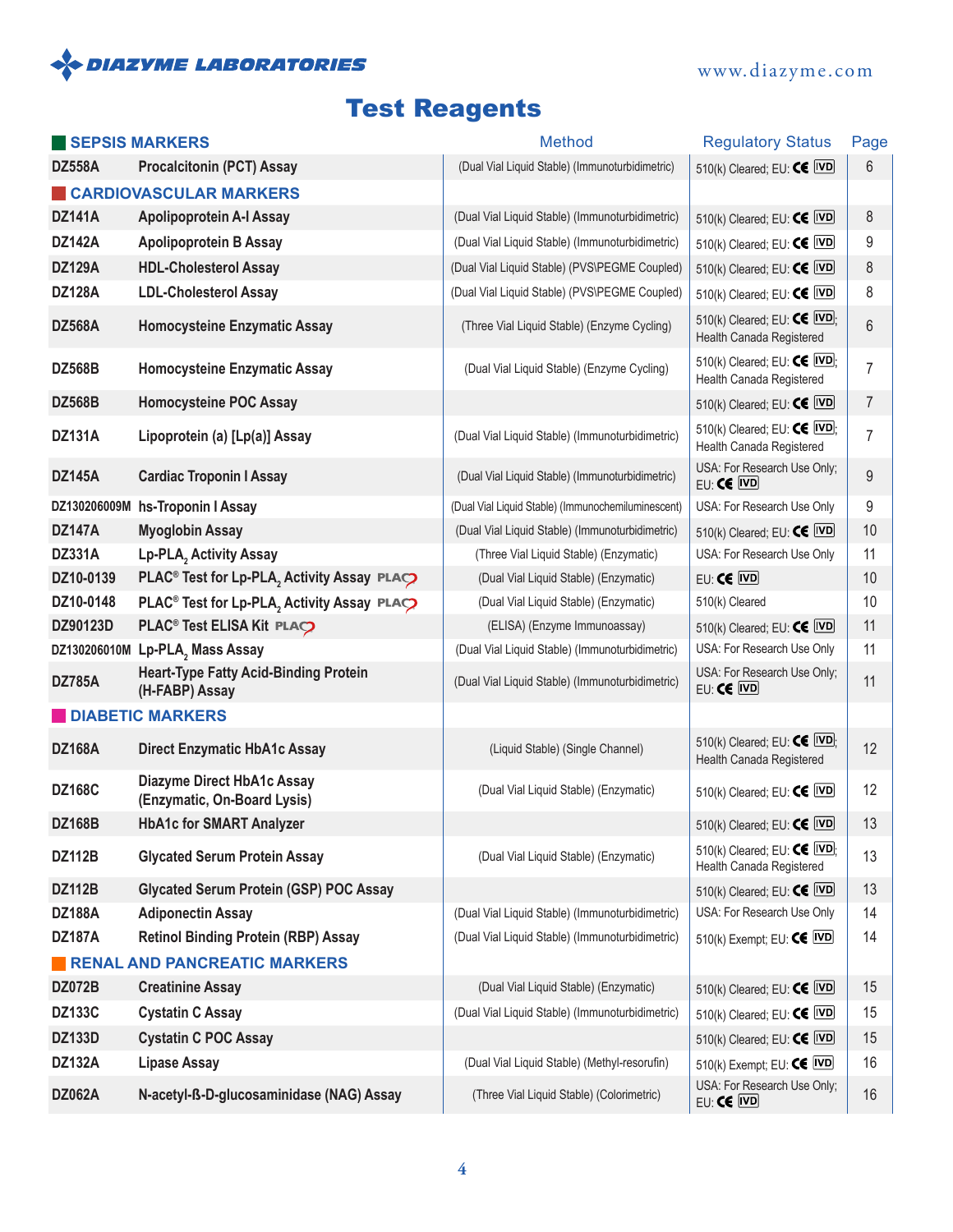## **SOLAZYME LABORATORIES**

# Test Reagents (Continued)

|                                      | <b>ANEMIA MARKER</b>                             | Method                                              | <b>Regulatory Status</b>                                                    | Page |
|--------------------------------------|--------------------------------------------------|-----------------------------------------------------|-----------------------------------------------------------------------------|------|
| <b>DZ526A</b>                        | <b>Ferritin Assay</b>                            | (Dual Vial Liquid Stable) (Immunoturbidimetric)     | 510(k) Cleared; EU: $\textsf{CE}$ IVD                                       | 16   |
| <b>LIVER MARKERS</b>                 |                                                  |                                                     |                                                                             |      |
| <b>DZ123A</b>                        | 5'- Nucleotidase (5'-NT) Assay                   | (Dual Vial Liquid Stable) (Enzymatic)               | 510(k) Exempt; EU: $\text{CE}$ [VD];<br>Health Canada Registered            | 17   |
| <b>DZ117A</b>                        | <b>Adenosine Deaminase (ADA) Assay</b>           | (Dual Vial Liquid Stable) (Enzymatic)               | USA: For Research Use Only;<br>EU: CE IVD                                   | 17   |
| <b>DZ082B</b>                        | α-L-fucosidase (AFU) Assay                       | (Single Vial Liquid Stable) (Enzymatic)             | USA: For Research Use Only;<br>EU: CE IVD                                   | 18   |
| <b>DZ042A</b>                        | <b>Total Bile Acids Assay</b>                    | (Dual Vial Liquid Stable) (Enzyme Cycling Method)   | 510(k) Cleared; EU: $\text{CE}$ $\text{IVD}$ ;<br>Health Canada Registered  | 17   |
| <b>DZ092A</b>                        | <b>Total Bile Acids Assay</b>                    | (Dual Vial, Powder & Diluent) (NBT Method)          | USA: For Research Use Only                                                  | 18   |
| <b>DZ760A</b><br><b>ELECTROLYTES</b> | <b>Cholylglycine (CG) Assay</b>                  | (Dual Vial Liquid Stable) (Enzyme Immunoassay)      | USA: For Research Use Only                                                  | 18   |
| <b>DZ122A</b>                        | Carbon Dioxide (CO <sub>2</sub> ) Assay          | (Single Vial Liquid Stable) (Enzyme Cycling 405 nm) | 510(k) Cleared; EU: $\textsf{CE}$ IVD                                       | 20   |
| <b>DZ116B</b>                        | <b>Lithium Assay</b>                             | (Dual Vial Liquid Stable) (Enzymatic)               | 510(k) Cleared; EU: $\text{CE}$ IVD;<br>Health Canada Registered            | 20   |
| <b>DZ113C</b>                        | <b>Potassium Assay</b>                           | (Dual Vial Liquid Stable) (Enzymatic)               | 510(k) Cleared; EU: $\textsf{CE}$ IVD                                       | 19   |
| <b>DZ114B</b>                        | <b>Sodium Assay</b>                              | (Dual Vial Liquid Stable) (Enzymatic)               | 510(k) Cleared; EU: $\textsf{CE}$ IVD                                       | 19   |
|                                      | <b>INFLAMMATORY MARKERS</b>                      |                                                     |                                                                             |      |
| <b>DZ135A</b>                        | hsCRP Assay                                      | (Dual Vial Liquid Stable) (Immunoturbidimetric)     | 510(k) Cleared; EU: $\textsf{CE}$ IVD                                       | 21   |
| <b>DZ135B</b>                        | hsCRP POC Assay                                  |                                                     | 510(k) Cleared; EU: $\textsf{CE}$ IVD                                       | 21   |
| <b>DZ178C</b>                        | <b>Myeloperoxidase (MPO) Assay</b>               | (Dual Vial Liquid Stable) (Immunoturbidimetric)     | USA: For Research Use Only;<br>EU: CE IVD                                   | 21   |
| <b>COAGULATION</b>                   |                                                  |                                                     |                                                                             |      |
| <b>DZ179A</b>                        | <b>D-Dimer Assay</b>                             | (Dual Vial Liquid Stable) (Immunoturbidimetric)     | 510(k) Cleared; EU: $\textsf{CE}$ IVD                                       | 22   |
| <b>DZ768A</b>                        | <b>Fibrinogen Assay</b><br><b>CANCER MARKERS</b> | (Dual Vial Liquid Stable) (Immunoturbidimetric)     | 510(k) Cleared                                                              | 22   |
| <b>DZ869A</b>                        | α-Fetoprotein (AFP) Assay                        | (Dual Vial Liquid Stable) (Immunoturbidimetric)     | USA: For Research Use Only;<br>EU: CE IVD                                   | 23   |
| <b>DZ863A</b>                        | Carcinoembryonic Antigen (CEA) Assay             | (Dual Vial Liquid Stable) (Immunoturbidimetric)     | USA: For Research Use Only;<br>EU: CE IVD                                   | 23   |
| <b>DZ169A</b>                        | Human Kappa (k) Free Light Chain Assay           | (Dual Vial Liquid Stable) (Immunoturbidimetric)     | 510(k) Cleared; EU: $\text{CE}$ IVD;<br>Health Canada Registered            | 23   |
| <b>DZ170A</b>                        | Human Lamda (λ) Free Light Chain Assay           | (Dual Vial Liquid Stable) (Immunoturbidimetric)     | 510(k) Cleared; EU: $\text{CE}$ $ \text{VD} $ ;<br>Health Canada Registered | 23   |
|                                      | <b>VITAMIN MARKERS</b>                           |                                                     |                                                                             |      |
| <b>DZ688B</b>                        | 25-Hydroxy Vitamin D EIA Assay                   | (Three Vial Liquid Stable) (ELISA Format)           | 510(k) Cleared; EU: $\text{CE}$ IVD;<br>Health Canada Registered            | 24   |
| <b>DZ688C</b>                        | 25-OH Vitamin D Assay for Chemistry Analyzers    | (Three Vial Liquid Stable) (Enzyme Immunoassay)     | 510(k) Cleared; EU: CE IVD;<br>Health Canada Registered                     | 24   |
| <b>DZ689A</b>                        | <b>Vitamin B12 Assay</b>                         | (Four Vial Liquid Stable) (Enzyme Immunoassay)      | 510(k) Cleared; EU: $\textsf{CE}$ IVD                                       | 24   |
| <b>DZ690A</b>                        | <b>Folate Assay</b>                              | (Four Vial Liquid Stable) (Enzyme Immunoassay)      | 510(k) Cleared; EU: $\textsf{CE}$ IVD                                       | 24   |
| <b>Bulk Reagents</b>                 |                                                  |                                                     |                                                                             | 25   |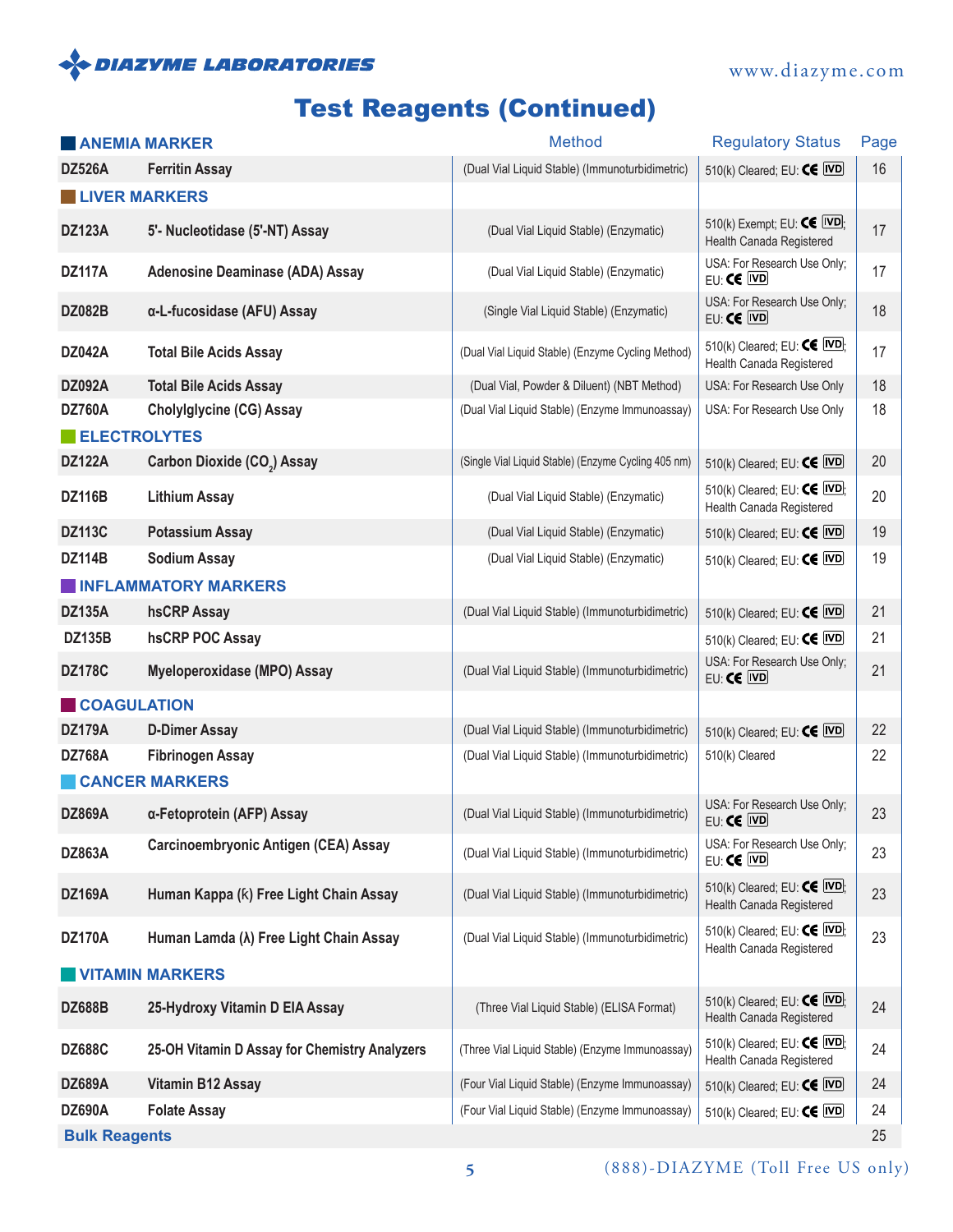

# PROFESSIONAL PRODUCT LIST

#### Sepsis Marker

## **DZ558A Procalcitonin (PCT) Assay** 510(k) Cleared; EU: CE **IVD**

| <b>Catalog No.</b> | <b>Type</b>            | <b>Description</b>                                          | <b>Format</b>                  | <b>Test/Kit</b> |
|--------------------|------------------------|-------------------------------------------------------------|--------------------------------|-----------------|
| DZ558A-K           | Universal<br>Packaging | Procalcitonin (PCT)<br>Test Kit                             | R1: 1 x 44 mL<br>R2: 1 x 14 mL | 200             |
| DZ558A-CAL         | Calibrator             | Procalcitonin<br>Six (6) Level Calibrator Set (Iyohpilized) | Cal: $6 \times 1$ mL vial      |                 |
| DZ558A-CON         | Control                | Procalcitonin<br>Two (2) Level Control Set (lyophilized)    | Con: $2 \times 3$ mL vial      |                 |

#### Cardiovascular Markers

#### **DZ568A Homocysteine Enzymatic Assay**  $510(k)$  Cleared; EU:  $\text{CE}$  I<sup>IVDJ</sup>; **Three Vial Liquid Stable Format** Health Canada Registered

| <b>Catalog No.</b> | <b>Type</b>                          | <b>Description</b>                                                                        | <b>Format</b>                                          | <b>Test/Kit</b> |
|--------------------|--------------------------------------|-------------------------------------------------------------------------------------------|--------------------------------------------------------|-----------------|
| DZ568A-K           | Universal<br>Packaging               | Homocysteine<br>Enzymatic Test Kit<br>(liquid stable)                                     | R1: 1 x 54 mL<br>R2: 1 x 11 mL<br>$R3:1 \times 8$ mL   | 190             |
| DZ568A-K03         | Universal<br>Packaging               | Homocysteine<br>Enzymatic Test Kit<br>(liquid stable)                                     | R1: 1 x 27 mL<br>R2: 1 x 5.5 mL<br>$R3:1 \times 4$ mL  | 95              |
| DZ568A-K04         | <b>Beckman</b><br>Synchron Packaging | Homocysteine<br>Enzymatic Test Kit<br>(liquid stable)                                     | R1: 2 x 22 mL<br>R2: 2 x 3.7 mL<br>R3: 2 x 2.5 mL      | 135             |
| DZ568A-K05         | Beckman<br>Synchron Packaging        | Homocysteine<br>Enzymatic Test Kit<br>(liquid stable)                                     | R1: 2 x 45 mL<br>$R2: 2 \times 9$ mL<br>R3: 2 x 5.7 mL | 340             |
| DZ568A-KD2         | Dimension Specific<br>Packaging      | Homocysteine<br>Enzymatic Test Kit<br>(liquid stable)                                     | R1: 2 x 16 mL<br>$R2: 2 \times 4$ mL<br>R3: 2 x 3.5 mL | 120             |
| DZ568A-CA5         | Calibrator                           | Homocysteine Enzymatic<br>Five (5) Level Calibrator Set (liquid stable)                   | Cal: 5 x 3 mL vial                                     |                 |
| DZ568CAL           | Calibrator                           | Homocysteine Enzymatic 50uM Auto Dilution<br>Two (2) level Calibrator Set (liquid stable) | Cal: $2 \times 3$ mL vial<br>$L1:50$ µmol/L            |                 |
| DZ568A-CON         | Control                              | Enzymatic Homocysteine<br>Four (4) Level Control Set (liquid stable)                      | Con: $4 \times 3$ mL vial                              |                 |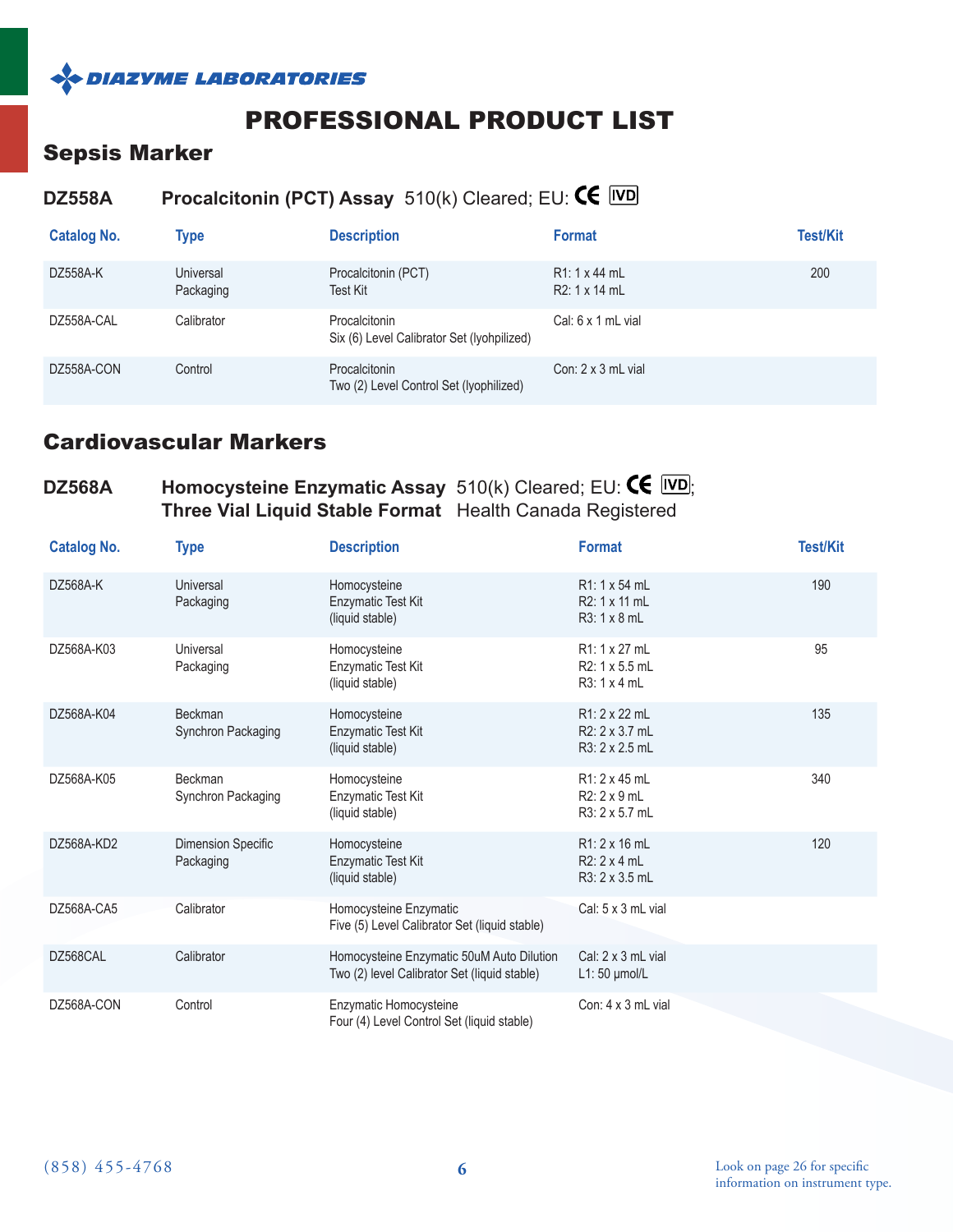#### **DZ568B Homocysteine Enzymatic Assay** 510(k) Cleared; EU:  $\text{CE}$   $\overline{\text{IVD}}$ ; **Dual Vial Liquid Stable Format** Health Canada Registered

| <b>Catalog No.</b> | <b>Type</b>             | <b>Description</b>                                                         | <b>Format</b>                               | <b>Test/Kit</b> |
|--------------------|-------------------------|----------------------------------------------------------------------------|---------------------------------------------|-----------------|
| DZ568B-K           | Universal<br>Packaging  | Homocysteine Enzymatic Test Kit<br>(liquid stable)                         | $R1:1 \times 52$ mL<br>R2: 1 x 15 mL        | 190             |
| DZ568B-BY1         | Beckman AU<br>Packaging | Homocysteine Enzymatic Test Kit<br>(liquid stable)                         | R1: 1 x 52 mL<br>R <sub>2</sub> : 1 x 15 mL | 190             |
| DZ568B-BY2         | Beckman AU<br>Packaging | Homocysteine Enzymatic Test Kit<br>(Test stable)                           | $R1: 2 \times 52$ mL<br>R2: 2 x 15 mL       | 375             |
| DZ568A-CA5         | Calibrator              | Homocysteine Enzymatic<br>Five (5) Level Calibrator Set<br>(liquid stable) | Cal: $5 \times 3$ mL vial                   |                 |
| DZ568A-CON         | Control                 | Enzymatic Homocysteine<br>Four (4) Level Control Set<br>(liquid stable)    | Con: $4 \times 3$ mL vial                   |                 |

## **DZ568B Homocysteine POC Assay** 510(k) Cleared; EU: CE IVD

| <b>Catalog No.</b> | <b>Type</b> | <b>Description</b>                                                      | <b>Format</b>                                         | <b>Test/Kit</b> |
|--------------------|-------------|-------------------------------------------------------------------------|-------------------------------------------------------|-----------------|
| DZ568B-SMA         | Reagent Kit | Homocysteine POC Test Kit<br>(liquid stable)                            | 20 x (R1: 0.56 mL,<br>$R2: 0.14$ mL)<br>1 x RFID Card | 20              |
| DZ568A-CON         | Control     | Enzymatic Homocysteine<br>Four (4) Level Control Set<br>(liquid stable) | Con: $4 \times 3$ mL vial                             |                 |

## **DZ131A** Lipoprotein (a) [Lp(a)] Assay 510(k) Cleared; EU:  $\text{CE}$  [VD]; Health Canada Registered

| <b>Catalog No.</b> | <b>Type</b>                | <b>Description</b>                                                 | <b>Format</b>                        | <b>Test/Kit</b> |
|--------------------|----------------------------|--------------------------------------------------------------------|--------------------------------------|-----------------|
| DZ131A-K           | Universal<br>Packaging     | Lp(a) Lipoprotein Test Kit<br>(liquid stable)                      | $R1:1 \times 60$ mL<br>R2: 1 x 20 mL | 300             |
| DZ131A-KY1         | Beckman AU<br>Packaging    | Lp(a) Lipoprotein Test Kit                                         | $R1:1 \times 60$ mL<br>R2: 1 x 20 mL | 300             |
| DZ131A-CAL         | Calibrator                 | $Lp(a)$ Lipoprotein<br>Five (5) Level Calibrator Set (Iyophilized) | Cal: $5 \times 1$ mL vial            |                 |
| DZ131A-CON         | Control                    | Lp(a) Lipoprotein<br>Two (2) Level Control Set (Iyophilized)       | Con: $2 \times 1$ mL vial            |                 |
| DZ138A-CON         | Control                    | Multi-Analyte Lipid<br>Three (3) Level Control Set (Iyophilized)   | Con: $3 \times 3$ mL vial            |                 |
| DZ131B-CAL         | Alternative Calibrator     | Lp(a) Lipoprotein<br>Five (5) Level Calibrator Set (liquid stable) | Cal: 5 x 1 mL vial                   |                 |
| DZ131B-CON         | <b>Alternative Control</b> | $Lp(a)$ Lipoprotein<br>Two (2) Level Control Set (liquid stable)   | Con: $2 \times 1$ mL vial            |                 |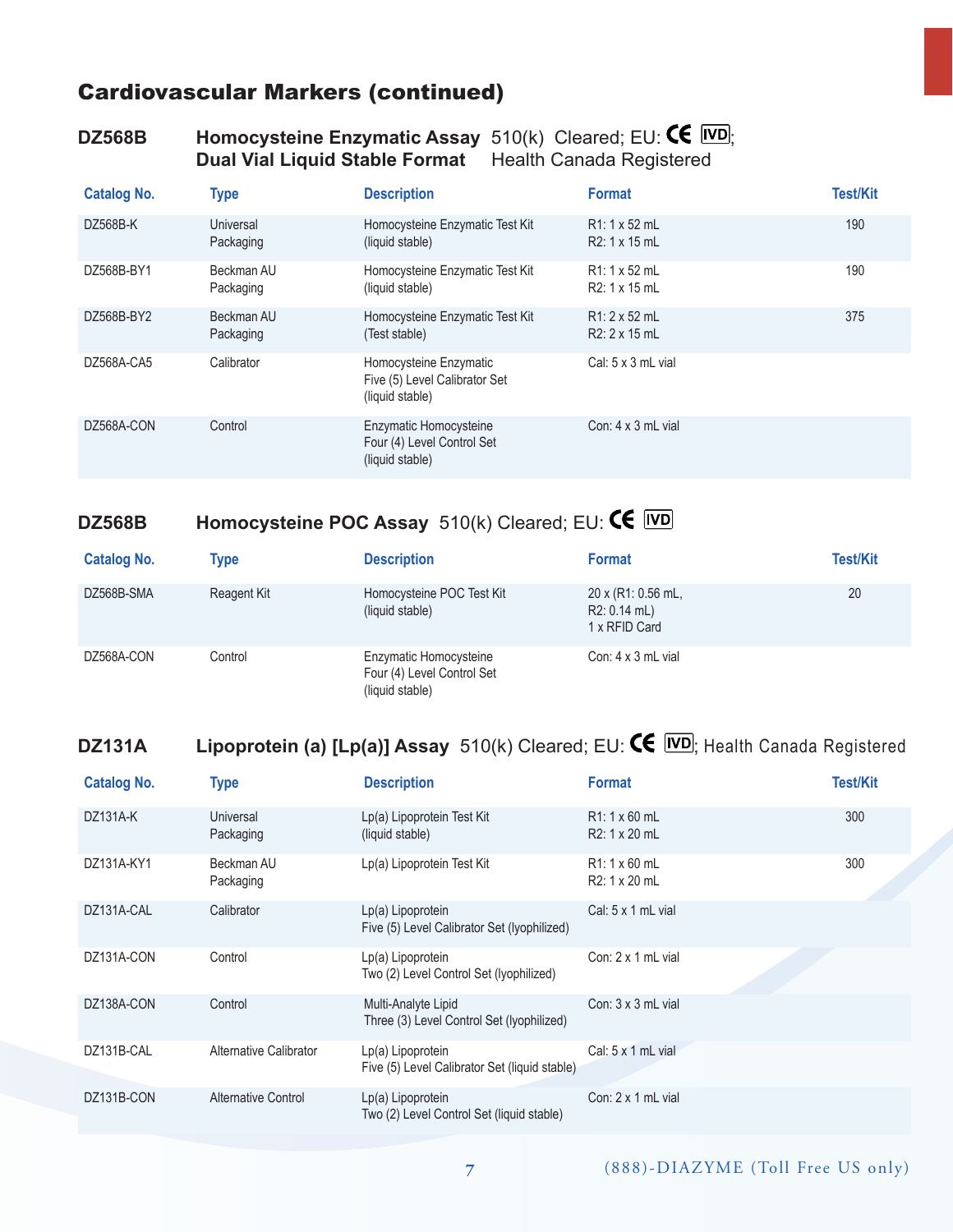## **DZ129A HDL-Cholesterol Assay** 510(k) Cleared; EU:

| <b>Catalog No.</b> | <b>Type</b>                   | <b>Description</b>                                                          | <b>Format</b>                         | <b>Test/Kit</b> |
|--------------------|-------------------------------|-----------------------------------------------------------------------------|---------------------------------------|-----------------|
| DZ129A-K           | Universal<br>Packaging        | <b>HDL-Cholesterol Test Kit</b><br>(liquid stable)                          | R1: 4 x 70 mL<br>$R2: 2 \times 50$ mL | 1120            |
| DZ129A-KB1         | Beckman Synchron<br>Packaging | <b>HDL-Cholesterol Test Kit</b><br>(liquid stable)                          | $R1:4 \times 60$ mL<br>R2: 4 x 20 mL  | 960             |
| DZ129A-KY1         | Beckman AU<br>Packaging       | <b>HDL-Cholesterol Test Kit</b><br>(liquid stable)                          | $R1:5 \times 56$ mL<br>R2: 2 x 50 mL  | 1120            |
| DZ130A-CAL         | Calibrator                    | <b>HDL/LDL Cholesterol</b><br>One (1) Level Calibrator Set<br>(lyophilized) | Cal: 1 x 1 mL vial                    |                 |
| DZ138A-CON         | Control                       | Multi-Analyte Lipid<br>Three (3) Level Control Set<br>(lyophilized)         | Con: $3 \times 3$ mL vial             |                 |

# **DZ128A LDL-Cholesterol Assay** 510(k) Cleared; EU:

| <b>Catalog No.</b> | <b>Type</b>                      | <b>Description</b>                                                          | <b>Format</b>                        | <b>Test/Kit</b> |
|--------------------|----------------------------------|-----------------------------------------------------------------------------|--------------------------------------|-----------------|
| DZ128A-K           | Universal<br>Packaging           | <b>LDL-Cholesterol Test Kit</b><br>(liquid stable)                          | $R1:4 \times 70$ mL<br>R2: 2 x 50 mL | 1120            |
| DZ128A-KB1         | Beckman<br>Synchron<br>Packaging | <b>LDL-Cholesterol Test Kit</b><br>(liquid stable)                          | $R1:4 \times 60$ mL<br>R2: 4 x 20 mL | 960             |
| DZ128A-KY1         | Beckman AU<br>Packaging          | <b>LDL-Cholesterol Test Kit</b><br>(liquid stable)                          | $R1:5 \times 56$ mL<br>R2: 2 x 50 mL | 1120            |
| DZ130A-CAL         | Calibrator                       | <b>HDL/LDL Cholesterol</b><br>One (1) Level Calibrator Set<br>(lyophilized) | Cal: 1 x 1 mL vial                   |                 |
| DZ138A-CON         | Control                          | Multi-Analyte Lipid<br>Three (3) Level Control Set<br>(lyophilized)         | Con: $3 \times 3$ mL vial            |                 |

# **DZ141A Apolipoprotein A-I (Apo A-I) Assay** 510(k) Cleared; EU: **CE** IVD

| <b>Catalog No.</b> | <b>Type</b>            | <b>Description</b>                                                    | <b>Format</b>                               | <b>Test/Kit</b> |
|--------------------|------------------------|-----------------------------------------------------------------------|---------------------------------------------|-----------------|
| DZ141A-K           | Universal<br>Packaging | Apolipoprotein A-I (Apo A-1) Test Kit<br>(liquid stable)              | $R1:4 \times 70$ mL<br>$R2: 2 \times 50$ mL | 1120            |
| DZ141A-CAL         | Calibrator             | Apolipoprotein A-I/B<br>One (1) Level Calibrator Set<br>(lyophilized) | Cal: $1 \times 1$ mL vial                   |                 |
| DZ138A-CON         | Control                | Multi-Analyte Lipid<br>Three (3) Level Control Set<br>(lyophilized)   | Con: $3 \times 3$ mL vial                   |                 |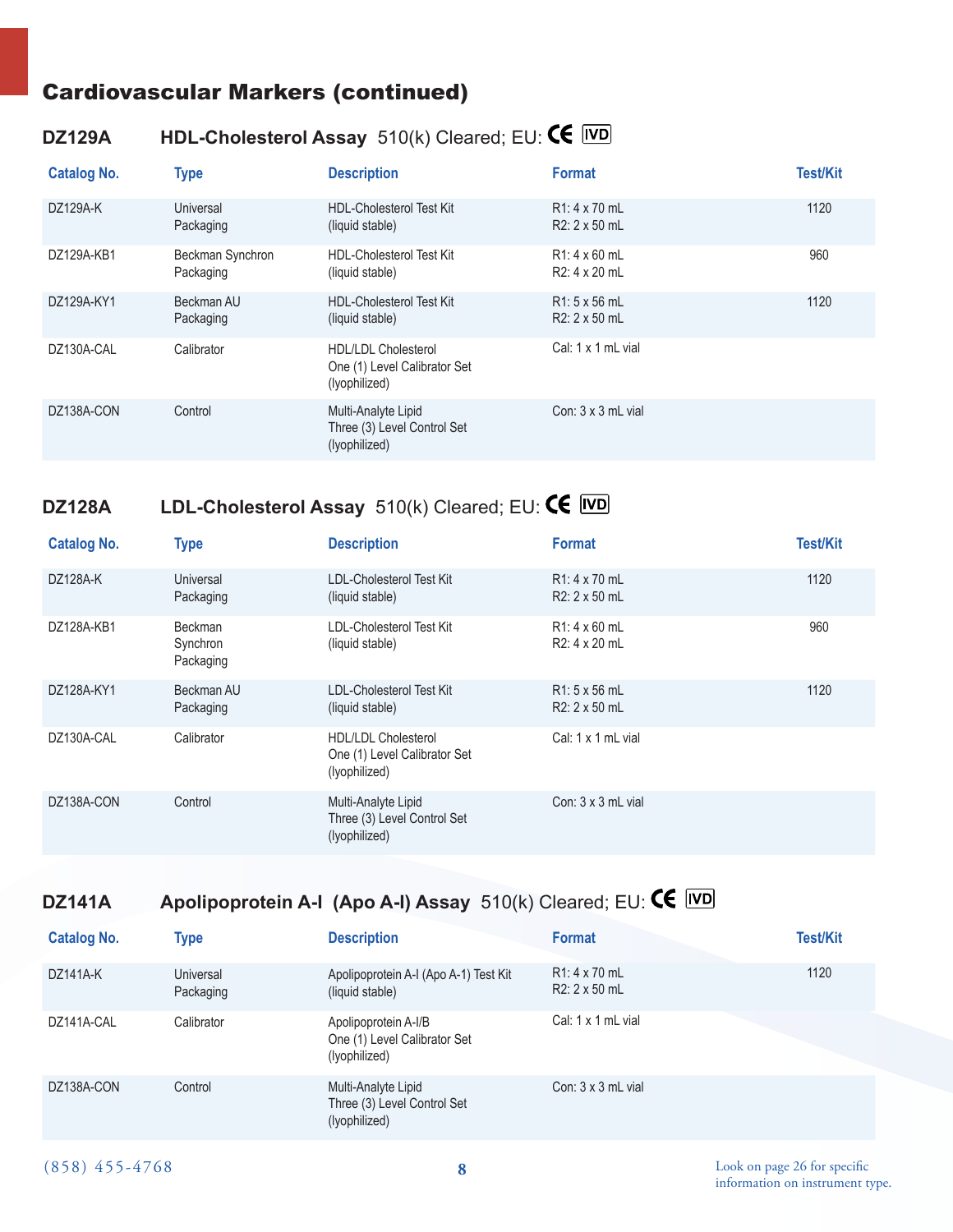## **DZ142A Apolipoprotein B (Apo B) Assay**  $510(k)$  Cleared; EU: **CE** *WD*

| <b>Catalog No.</b> | <b>Type</b>            | <b>Description</b>                                                    | <b>Format</b>                               | <b>Test/Kit</b> |
|--------------------|------------------------|-----------------------------------------------------------------------|---------------------------------------------|-----------------|
| DZ142A-K           | Universal<br>Packaging | Apolipoprotein B (Apo B)<br>Test Kit (liquid stable)                  | $R1:4 \times 70$ mL<br>$R2: 2 \times 50$ mL | 1120            |
| DZ141A-CAL         | Calibrator             | Apolipoprotein A-I/B<br>One (1) Level Calibrator Set<br>(lyophilized) | Cal: 1 x 1 mL vial                          |                 |
| DZ138A-CON         | Control                | Multi-Analyte Lipid<br>Three (3) Level Control Set<br>(lyophilized)   | Con: $3 \times 3$ mL vial                   |                 |

# **DZ145A Cardiac Troponin I Assay** USA: For Research Use Only; EU: CE IVD

| <b>Catalog No.</b> | <b>Type</b>            | <b>Description</b>                                                    | <b>Format</b>                               | <b>Test/Kit</b> |
|--------------------|------------------------|-----------------------------------------------------------------------|---------------------------------------------|-----------------|
| DZ145A-K           | Universal<br>Packaging | Cardiac Troponin I Test Kit<br>(liquid stable)                        | $R1:1 \times 40$ mL<br>$R2: 1 \times 10$ mL | 180             |
| DZ145A-CAL         | Calibrator             | Cardiac Troponin I<br>Six (6) Level Calibrator Set<br>(liquid stable) | Cal: $6 \times 1$ mL vial                   |                 |
| DZ145A-CON         | Control                | Cardiac Troponin I<br>Two (2) Level Control Set<br>(liquid stable)    | Con: $2 \times 1$ mL vial                   |                 |

#### **DZ130206009M hs-Troponin I Assay For DZ-Lite 3000 Plus** USA: For Research Use Only

| <b>Catalog No.</b> | Type                   | <b>Description</b>                        | <b>Format</b>                                                                                                                                                                                                                          | <b>Test/Kit</b> |
|--------------------|------------------------|-------------------------------------------|----------------------------------------------------------------------------------------------------------------------------------------------------------------------------------------------------------------------------------------|-----------------|
| DZ130206009M       | Universal<br>Packaging | hs-Troponin I Test Kit<br>(liquid stable) | Nano magnetic microbeads: 1 x 2.5 mL<br>ABEI* Label: 1 x 12.5 mL<br>Wash Buffer: 1 x 22.5 mL<br>Cal Low: $2 \times 1$ mL<br>Cal High: 3 x 1 mL<br>Con: $2 \times 1$ mL<br>(Calibrators and Control)<br>Included & Packaged Separately) | Cartridge: 104  |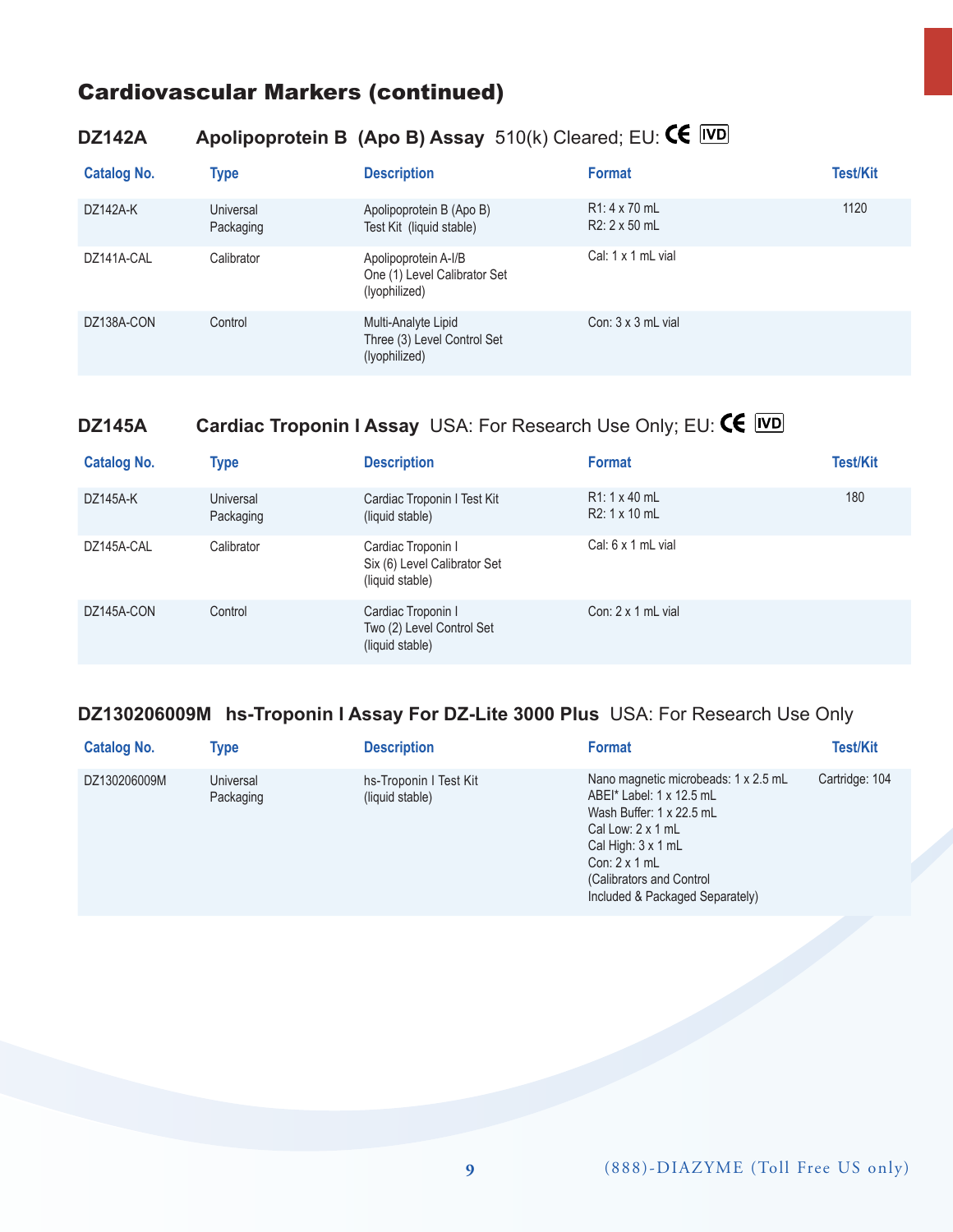## **DZ147A Myoglobin Assay** 510(k) Cleared; EU:

*Available In Bulk Packaging Format Only - Cal/Con Compatible Material Is Also Available (Please Contact The Diazyme Sales Department For More Information)*

| <b>Catalog No.</b> | <b>Type</b>                    | <b>Description</b>              | <b>Format</b>            | <b>Minimum Order</b><br><b>Quantity</b> |
|--------------------|--------------------------------|---------------------------------|--------------------------|-----------------------------------------|
| DZ147A-L           | <b>Bulk Liquid</b><br>Reagents | Myoglobin Assay, Bulk           | R1: 783 mL<br>R2: 217 mL | > 3 Liters                              |
| DZ147A-R1L         | <b>Bulk Liguid</b><br>Reagent  | Myoglobin Assay, Bulk Reagent 1 | R1: 783 mL               | > 3 Liters                              |
| DZ147A-R2L         | <b>Bulk Liquid</b><br>Reagent  | Myoglobin Assay, Bulk Reagent 2 | R2: 217 mL               | > 3 Liters                              |

## **DZ10-0139 PLAC® Test for Lp-PLA2 Activity Assay** ®EU:

| <b>Catalog No.</b> | <b>Type</b>             | <b>Description</b>                                                         | <b>Format</b>                                                                                                                                             | <b>Test/Kit</b> |
|--------------------|-------------------------|----------------------------------------------------------------------------|-----------------------------------------------------------------------------------------------------------------------------------------------------------|-----------------|
| DZ10-0139          | Beckman AU<br>Packaging | PLAC <sup>®</sup> Test for Lp-PLA <sub>2</sub><br><b>Activity Test Kit</b> | $R1:1 \times 36$ mL<br>$R2:1 \times 9mL$<br>Cal: $5 \times 2$ mL<br>Con Low: $2 \times 2$ mL<br>Con High: 2 x 2 mL<br>(Calibrators and Controls Included) | 250             |

## **DZ10-0148 PLAC® Test for Lp-PLA<sub>2</sub> Activity Assay PLAC2** 510(k) Cleared

| <b>Catalog No.</b> | Type                    | <b>Description</b>                                                         | <b>Format</b>                                                                                                                                       | <b>Test/Kit</b> |
|--------------------|-------------------------|----------------------------------------------------------------------------|-----------------------------------------------------------------------------------------------------------------------------------------------------|-----------------|
| DZ10-0148          | Beckman AU<br>Packaging | PLAC <sup>®</sup> Test for Lp-PLA <sub>2</sub><br><b>Activity Test Kit</b> | R1: 1 x 36 mL<br>$R2:1 \times 9mL$<br>Cal: $5 \times 2$ mL<br>Con Low: $2 \times 2$ mL<br>Con High: 2 x 2 mL<br>(Calibrators and Controls Included) | 250             |

#### **DZ90123D PLAC<sup>®</sup> Test ELISA Kit PLAC** 510(k) Cleared; EU: **CE** IVD

| <b>Catalog No.</b> | Type                   | <b>Description</b>               | <b>Format</b>                                                                                                                                                                                                             | <b>Test/Kit</b> |
|--------------------|------------------------|----------------------------------|---------------------------------------------------------------------------------------------------------------------------------------------------------------------------------------------------------------------------|-----------------|
| DZ90123D           | Universal<br>Packaging | PLAC <sup>®</sup> Test ELISA Kit | 96 Well Plate<br>Wash Buffer: 1 x 50 mL<br>$R1:1 \times 23$ mL<br>R2: 1 x 11 mL<br>Stop: 1 x 11 mL<br>Cal: 6 x 0.25 mL<br>Con Low: $1 \times 0.5$ mL<br>Con High: $1 \times 0.5$ mL<br>(Calibrator and Controls Included) | 80              |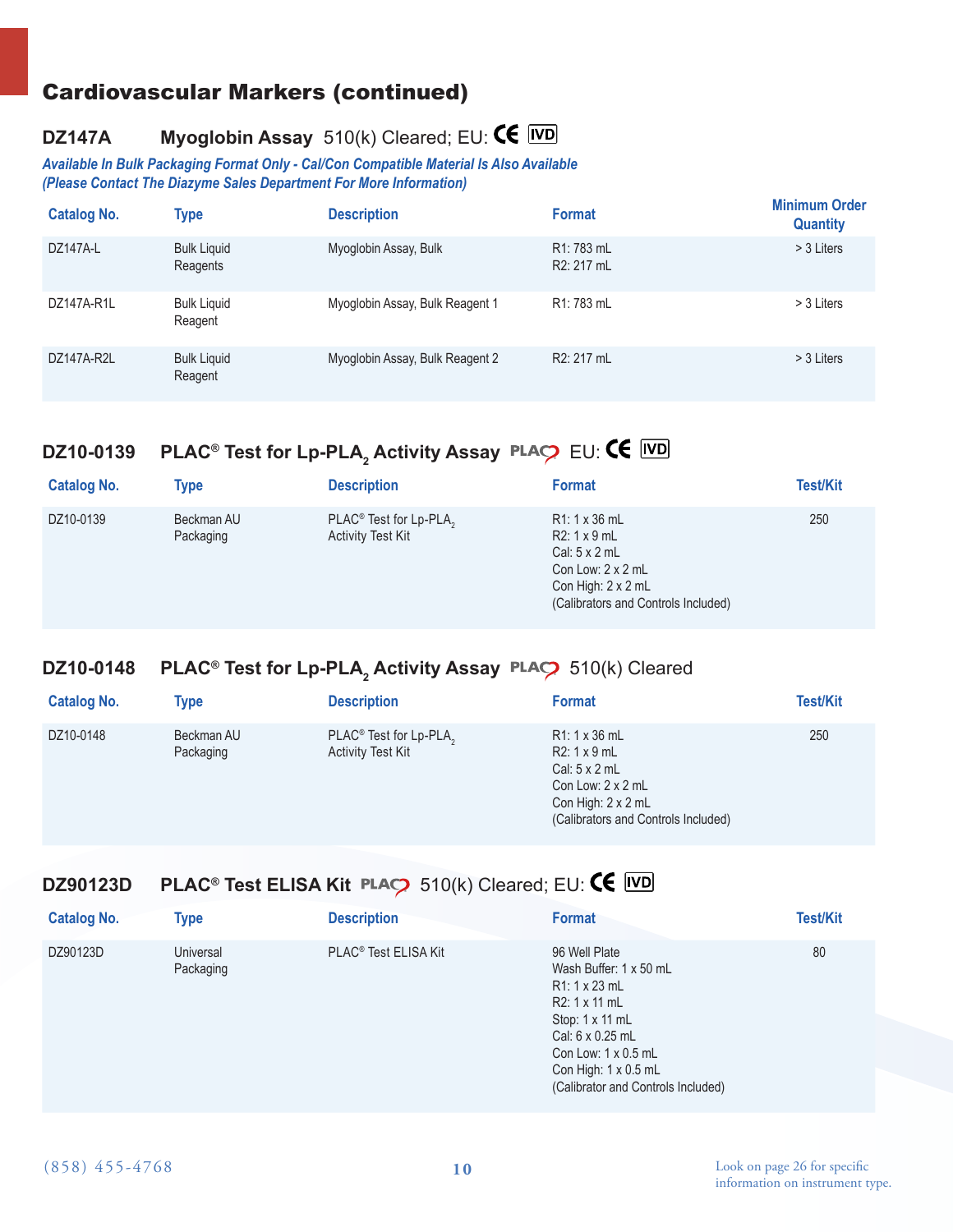#### **DZ331A Lp-PLA, Activity Assay** USA: For Research Use Only

| <b>Catalog No.</b> | <b>Type</b>            | <b>Description</b>                                                            | <b>Format</b>                                                           | Test/Kit |
|--------------------|------------------------|-------------------------------------------------------------------------------|-------------------------------------------------------------------------|----------|
| DZ331A-K           | Universal<br>Packaging | Lp-PLA, Activity Test Kit<br>(liquid stable)                                  | $R1:1 \times 44$ mL<br>R <sub>2</sub> a: 1 x 11.4 mL<br>R2b: 1 x 0.6 mL | 198      |
| DZ331A-CAL         | Calibrator             | Lp-PLA <sub>2</sub> Activity<br>Two (2) Level Calibrator Set<br>(lyophilized) | Cal: 2 x 1 mL vial                                                      |          |
| DZ331A-CON         | Control                | $Lp$ -PLA <sub>2</sub> Activity<br>Two (2) Level Control Set<br>(lyophilized) | Con: $2 \times 1$ mL vial                                               |          |

#### **DZ130206010M Lp-PLA2** Lp-PLA, Mass Assay USA: For Research Use Only

| <b>Catalog No.</b> | Type                | <b>Description</b>    | <b>Format</b>                                                                                                                                                                                                                            | Test/Kit       |
|--------------------|---------------------|-----------------------|------------------------------------------------------------------------------------------------------------------------------------------------------------------------------------------------------------------------------------------|----------------|
| DZ130206010M       | Universal Packaging | Lp-PLA, Mass Test Kit | Nano magnetic microbeads: 1 x 2.5 mL<br>ABEI* label: 1 x 7.5 mL<br>Buffer: $1 \times 7.5$ mL<br>Cal Low: 1 x 1 mL (lyophilized)<br>Cal High: 1 x 1 mL (lyophilized)<br>Con: 2 x 1 mL (lyophilized)<br>(Calibrators and Control Included) | Cartridge: 104 |

# **DZ785A Heart-Type Fatty Acid-Binding Protein (H-FABP) Assay** USA: For Research Use Only;<br>Available In Bulk Packaging Format Only - Cal/Con Compatible Material Is Also Available EU: **CE** ND

Available In Bulk Packaging Format Only - Cal/Con Compatible Material Is Also Available *(Please Contact The Diazyme Sales Department For More Information)*

| <b>Catalog No.</b> | <b>Type</b>                    | <b>Description</b>                                                      | <b>Format</b>                         | <b>Minimum Order</b><br><b>Quantity</b> |
|--------------------|--------------------------------|-------------------------------------------------------------------------|---------------------------------------|-----------------------------------------|
| DZ785A-L           | <b>Bulk Liquid</b><br>Reagents | Heart-Type Fatty Acid-Binding Protein<br>(H-FABP) Assay, Bulk           | R1: 800 mL<br>R <sub>2</sub> : 200 mL | > 3 Liters                              |
| DZ785A-R1L         | <b>Bulk Liquid</b><br>Reagent  | Heart-Type Fatty Acid-Binding Protein<br>(H-FABP) Assay, Bulk Reagent 1 | R1: 800 mL                            | > 3 Liters                              |
| DZ785A-R2L         | <b>Bulk Liquid</b><br>Reagent  | Heart-Type Fatty Acid-Binding Protein<br>(H-FABP) Assay, Bulk Reagent 2 | R2: 200 mL                            | > 3 Liters                              |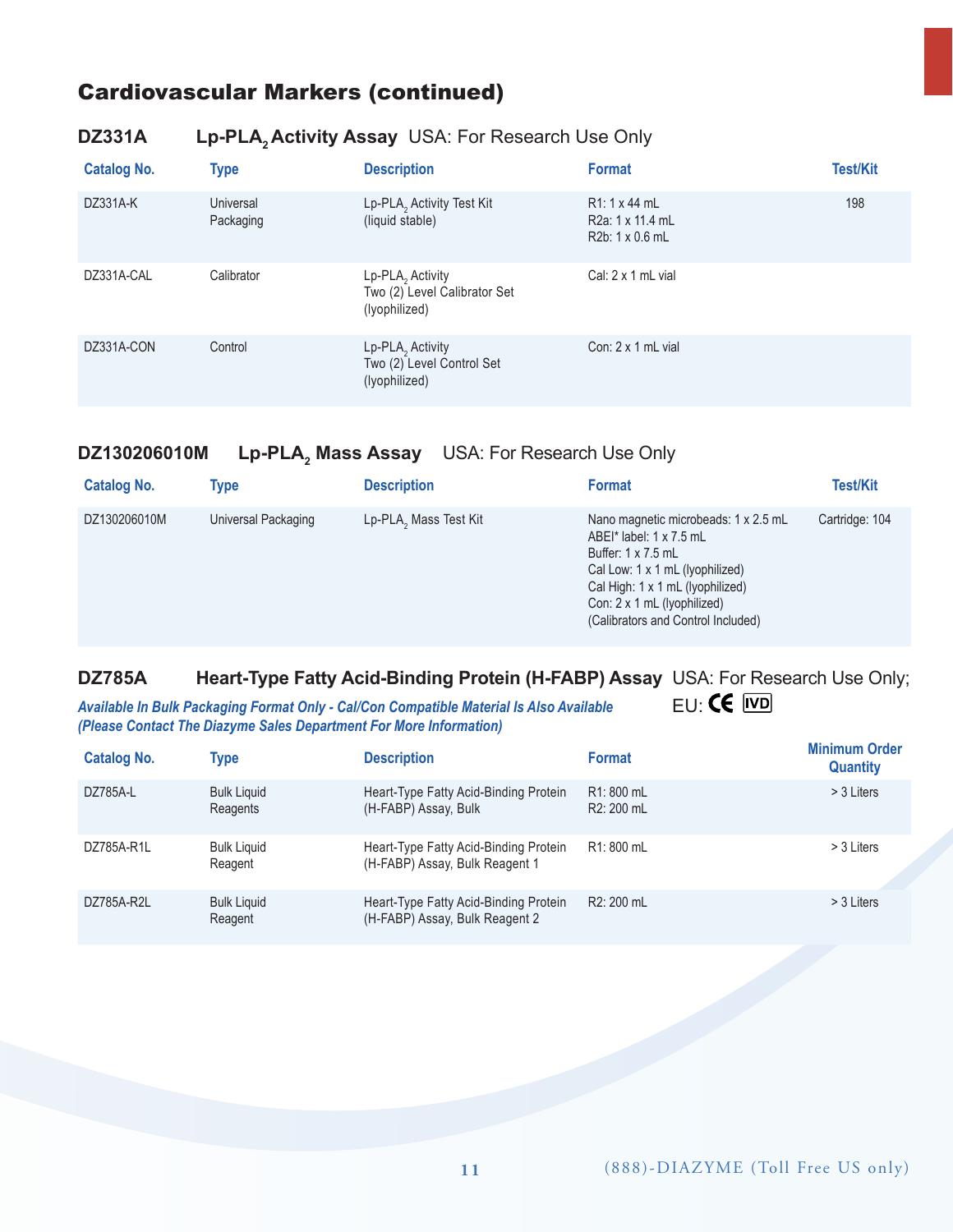#### Diabetic Markers

#### **DZ168A** Direct Enzymatic HbA1c Assay IFCC Certified  $510(k)$  Cleared; EU:  $\text{CE}$   $\overline{[VD]}$ ; Health Canada Registered

| <b>Catalog No.</b> | <b>Type</b>                        | <b>Description</b>                                                      | <b>Format</b>                                                                                             | <b>Test/Kit</b> |
|--------------------|------------------------------------|-------------------------------------------------------------------------|-----------------------------------------------------------------------------------------------------------|-----------------|
| DZ168A-K           | Universal<br>Packaging             | Direct Enzymatic HbA1c<br><b>Test Kit</b><br>(liquid stable)            | Lysis Buffer: 1 x 30 mL<br>R <sub>1</sub> a: 1 x 16.8 mL<br>R <sub>1</sub> b: 1 x 7.2 mL<br>R2: 1 x 10 mL | 90              |
| DZ168A-KB1         | Beckman<br>Synchron<br>Packaging   | Direct Enzymatic<br><b>HbA1c Test Kit</b><br>(liquid stable)            | Lysis Buffer: 1 x 20 mL<br>R <sub>1</sub> a: 1 x 15 mL<br>$R1b: 1 \times 5mL$<br>R2: 1 x 5.5 mL           | 75              |
| DZ168A-KD1         | Dimension<br>Specific<br>Packaging | Direct Enzymatic HbA1c<br><b>Test Kit</b><br>(liquid stable)            | Lysis Buffer: 15 mL<br>R <sub>1</sub> a: 10.5 mL<br>R <sub>1</sub> b: 4 ml<br>R2: 7 mL                    | 42              |
| DZ168A-KY2         | Beckman AU<br>Packaging            | Direct Enzymatic HbA1c<br><b>Test Kit</b><br>(liquid stable)            | Lysis Buffer: 2 x 60 mL<br>R1a: 2 x 33 mL<br>R <sub>1</sub> b: 2 x 14.1 mL<br>R2: 2 x 19 mL               | 400             |
| DZ168A-CAL         | Calibrator                         | Direct Enzymatic HbA1c<br>Two (2) Level Calibrator Set<br>(lyophilized) | Cal: 2 x 0.5 mL vial                                                                                      |                 |
| DZ168A-CON         | Control                            | Direct Enzymatic HbA1c<br>Two (2) Level Control Set<br>(lyophilized)    | Con: 2 x 0.5 mL vial                                                                                      |                 |

## **DZ168C Direct Enzymatic HbA1c Assay (On-Board Lysis)**  $510(k)$  Cleared; EU: **CE** *VD*

| <b>Catalog No.</b> | <b>Type</b>                  | <b>Description</b>                                                                                      | <b>Format</b>                                                     | <b>Test/Kit</b> |
|--------------------|------------------------------|---------------------------------------------------------------------------------------------------------|-------------------------------------------------------------------|-----------------|
| DZ168C-K           | Roche Modular P<br>Packaging | Direct HbA1c Assay<br>(Enzymatic, On-Board Lysis)<br>Test Kit (liquid stable)                           | Lysis Buffer: 1 x 20 mL<br>$R1:1 \times 20.5$ mL<br>R2: 1 x 10 mL | 120             |
| DZ168C-KY1         | Beckman AU Packaging         | Direct HbA1c Assay<br>(Enzymatic, On-Board Lysis)<br>Test Kit (liquid stable)                           | Lysis Buffer: 1 x 35 mL<br>$R1:1 \times 20.5$ mL<br>R2: 1 x 10 mL | 140             |
| DZ168C-CAL         | Calibrator                   | Direct HbA1c Assay<br>(Enzymatic, On-Board Lysis)<br>Two (2) Level Calibrator Set<br>(lyophilized)      | Cal: $2 \times 0.5$ mL vial                                       |                 |
| DZ168C-CON         | Control                      | Diazyme Direct HbA1c Assay<br>(Enzymatic, On-Board Lysis)<br>Two (2) Level Control Set<br>(lyophilized) | Con: $2 \times 0.5$ mL vial                                       |                 |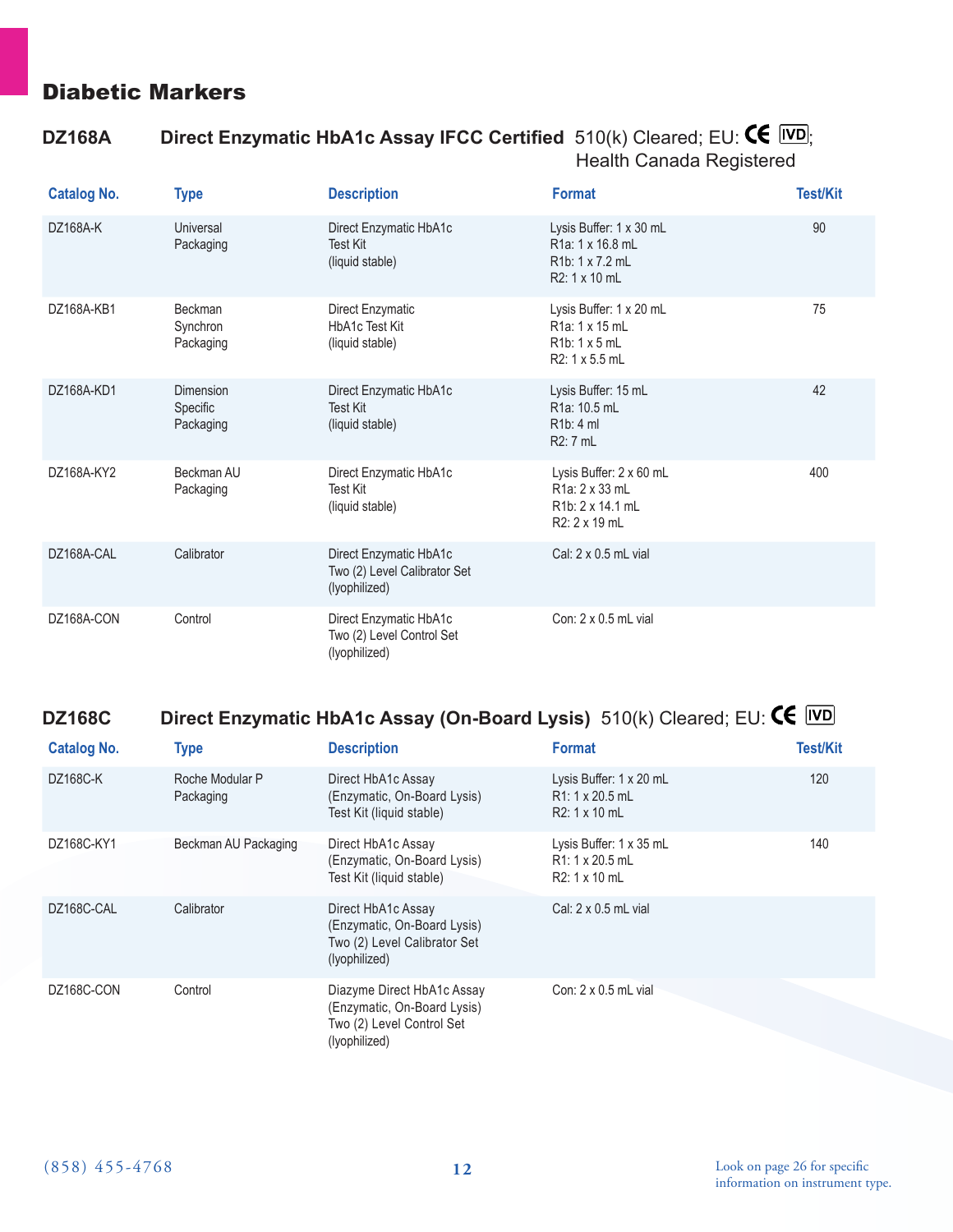#### Diabetic Markers (continued)

#### **DZ168B Direct Enzymatic HbA1c for SMART Analyzer NGSP Certified** 510(k) Cleared; EU: CE IVD

| <b>Catalog No.</b> | <b>Type</b> | <b>Description</b>                                                                                   | <b>Format</b>                                                                                          | <b>Test/Kit</b> |
|--------------------|-------------|------------------------------------------------------------------------------------------------------|--------------------------------------------------------------------------------------------------------|-----------------|
| DZ168B-POC         | Reagent Kit | Direct Enzymatic<br>HbA1c for<br><b>SMART Test Kit</b><br>(liquid stable)                            | 20 x (Lysis Buffer:<br>0.25 mL, R1a: 0.7 mL,<br>$R2: 0.24$ mL)<br>$R1b: 1 \times 5mL$<br>1 x RFID Card | 20              |
| DZ168B-CON         | Control     | Direct Enzymatic<br>HbA1c for<br><b>SMART Test Kit</b><br>Two (2) Level Control Set<br>(lyophilized) | Con: $2 \times 0.5$ mL vial                                                                            |                 |

#### **DZ112B Glycated Serum Protein (GSP) (Glycated Albumin) Assay**  510(k) Cleared; EU:  $\textsf{CE}$   $\overline{\textsf{WD}}$ ; Health Canada Registered

| <b>Catalog No.</b> | <b>Type</b>            | <b>Description</b>                                                                                  | <b>Format</b>                               | <b>Test/Kit</b> |
|--------------------|------------------------|-----------------------------------------------------------------------------------------------------|---------------------------------------------|-----------------|
| DZ112B-K           | Universal<br>Packaging | Glycated Serum Protein (GSP)<br>(Glycated Albumin)<br>Test Kit (liquid stable)                      | R <sub>1</sub> : 1 x 45 mL<br>R2: 1 x 14 mL | 200             |
| DZ112B-KY1         | Beckman AU Packaging   | Glycated Serum Protein (GSP)<br>(Glycated Albumin)<br>Test Kit (liquid stable)                      | $R1:1 \times 60$ mL<br>R2: 1 x 17 mL        | 290             |
| DZ112B-CAL         | Calibrator             | Glycated Serum Protein (GSP)<br>(Glycated Albumin)<br>Two (2) Level Calibrator Set<br>(lyophilized) | Cal: $2 \times 1$ mL vial                   |                 |
| DZ112B-CON         | Control                | Glycated Serum Protein (GSP)<br>(Glycated Albumin)<br>Two (2) Level Control Set<br>(lyophilized)    | Con: $2 \times 1$ mL vial                   |                 |

#### **DZ112B Glycated Serum Protein (GSP) (Glycated Albumin) POC Assay**  510(k) Cleared; EU:  $\mathsf{CE}$  IVD

| <b>Catalog No.</b> | Type                   | <b>Description</b>                                                                               | <b>Format</b>                                  | <b>Test/Kit</b> |
|--------------------|------------------------|--------------------------------------------------------------------------------------------------|------------------------------------------------|-----------------|
| DZ112B-SMA         | Universal<br>Packaging | Glycated Serum Protein (GSP)<br>(Glycated Albumin)<br>POC Test Kit (liquid stable)               | 40 x (R1: 0.40 mL; R2: 0.10 mL)<br>1 RFID Card | 40              |
| DZ112B-CON         | Control                | Glycated Serum Protein (GSP)<br>(Glycated Albumin)<br>Two (2) Level Control Set<br>(lyophilized) | Con: $2 \times 1$ mL vial                      |                 |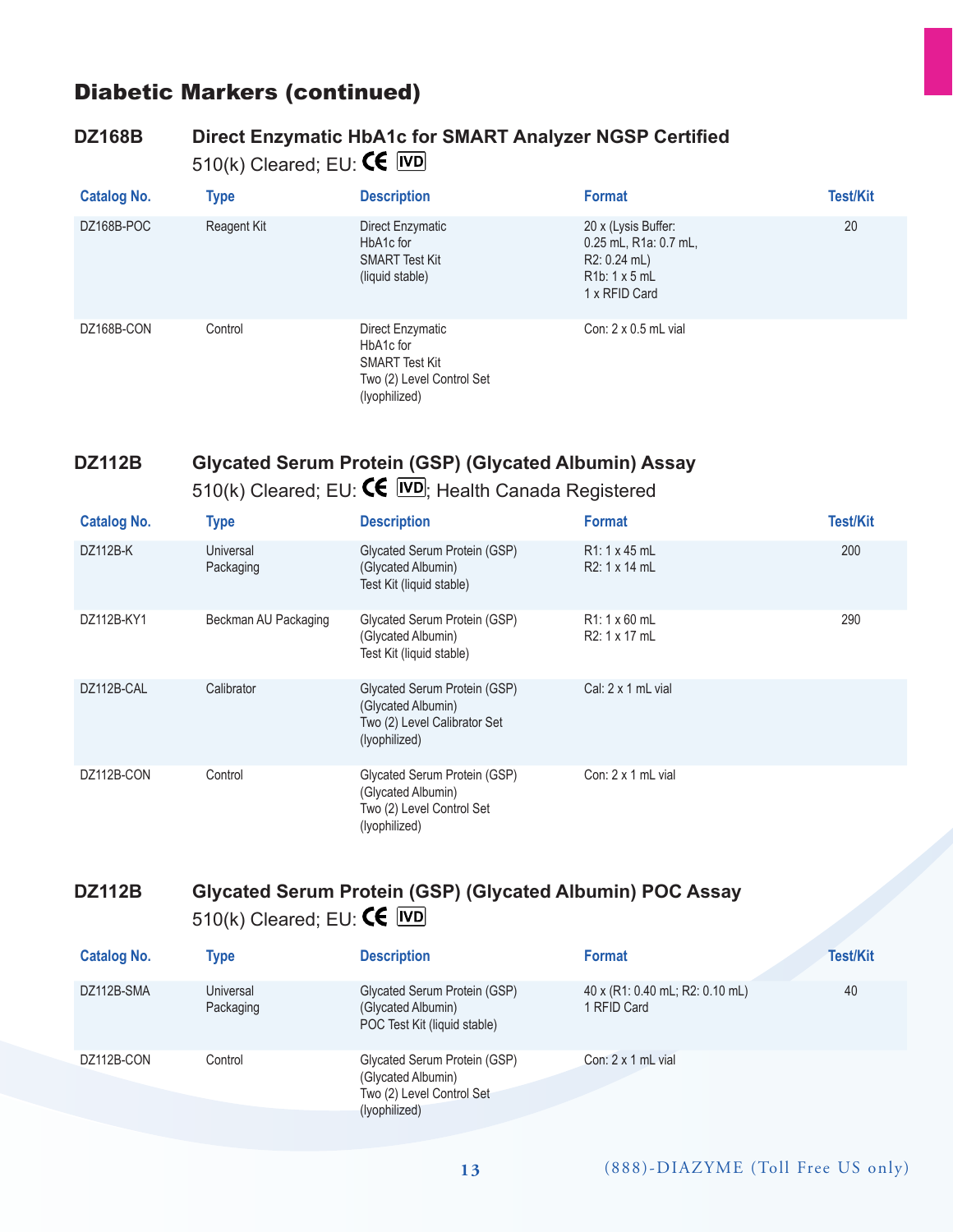## Diabetic Markers (continued)

#### **DZ188A Adiponectin Assay** USA: For Research Use Only

| <b>Catalog No.</b> | <b>Type</b>             | <b>Description</b>                                     | <b>Format</b>                                                                                      | <b>Test/Kit</b> |
|--------------------|-------------------------|--------------------------------------------------------|----------------------------------------------------------------------------------------------------|-----------------|
| DZ188A-K           | Universal<br>Packaging  | Adiponectin Test Kit<br>(liquid stable)                | $R1:1 \times 40$ ml<br>R2: 1 x 10 mL<br>Cal: 5 x 1 mL vial (lyophilized)<br>(Calibrator Included)  | 200             |
| DZ188A-KY1         | Beckman AU<br>Packaging | Adiponectin Test Kit<br>(liquid stable)                | R1: 1 x 44 mL<br>R2: 1 x 12 mL<br>Cal: $5 \times 1$ mL vial (Ivophilized)<br>(Calibrator Included) | 200             |
| DZ188A-CON         | Control                 | Adiponectin Two (2) Level Control Set<br>(lyophilized) | Con: $2 \times 1$ mL vial                                                                          |                 |

# **DZ187A Retinol Binding Protein (RBP) Assay** 510(k) Exempt; EU: CE IVD

#### *Available In Bulk Packaging Format Only - Cal/Con Compatible Material Is Also Available (Please Contact The Diazyme Sales Department For More Information)*

| <b>Catalog No.</b> | <b>Type</b>                    | <b>Description</b>                                     | <b>Format</b>            | Test/Kit   |
|--------------------|--------------------------------|--------------------------------------------------------|--------------------------|------------|
| DZ187A-L           | <b>Bulk Liquid</b><br>Reagents | Retinol Binding Protein (RBP)<br>Assay, Bulk           | R1: 750 mL<br>R2: 250 mL | > 3 Liters |
| DZ187A-R1L         | <b>Bulk Liquid</b><br>Reagent  | Retinol Binding Protein (RBP)<br>Assay, Bulk Reagent 1 | R1: 750 mL               | > 3 Liters |
| DZ187A-R2L         | <b>Bulk Liquid</b><br>Reagent  | Retinol Binding Protein (RBP)<br>Assay, Bulk Reagent 2 | R2: 250 mL               | > 3 Liters |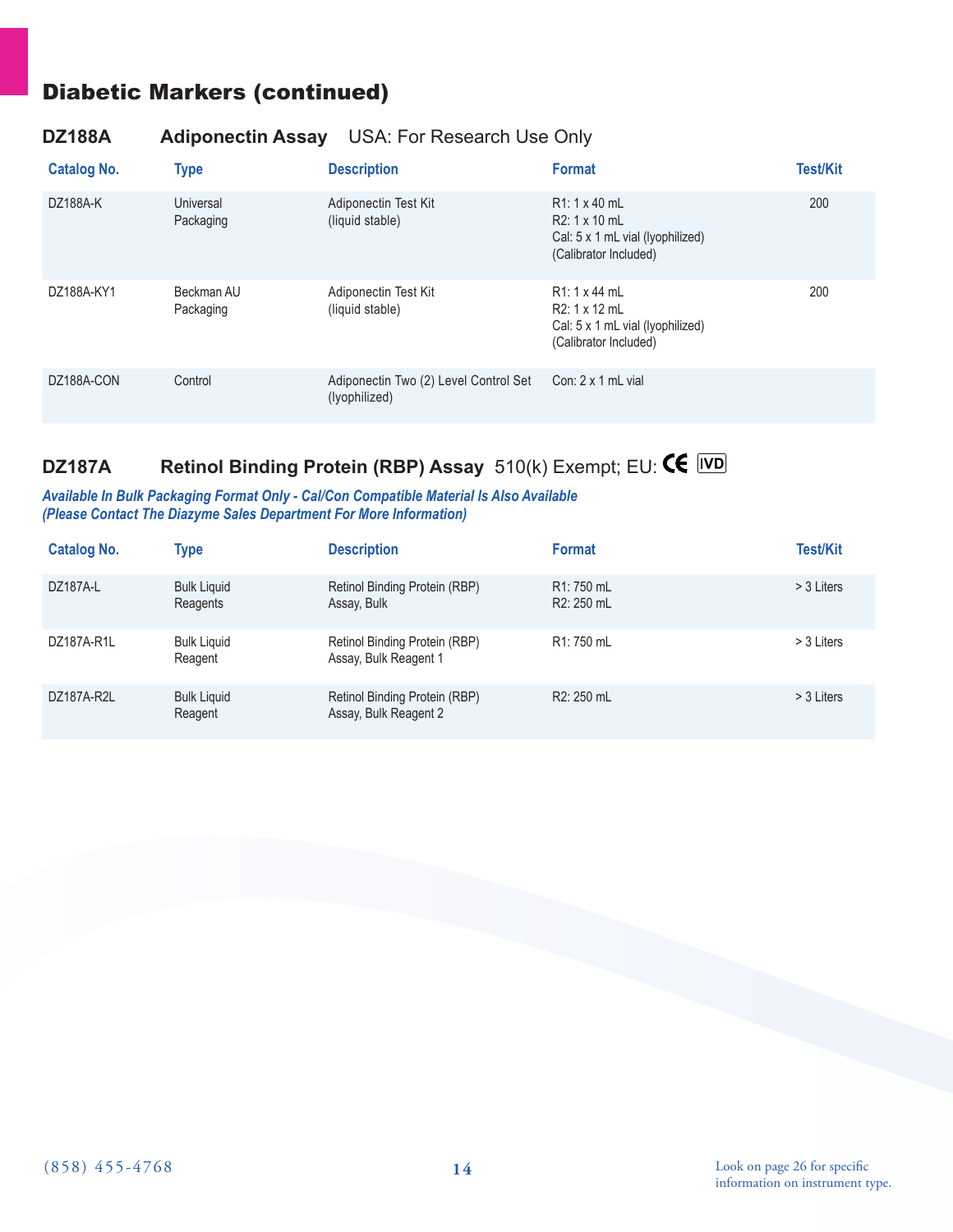#### Renal and Pancreatic Markers

## **DZ072B Enzymatic Creatinine Assay** 510(k) Cleared; EU: **CE** IVD

| <b>Catalog No.</b> | <b>Type</b>             | <b>Description</b>                                                             | <b>Format</b>                                                                              | <b>Minimum Order</b><br><b>Quantity</b> |
|--------------------|-------------------------|--------------------------------------------------------------------------------|--------------------------------------------------------------------------------------------|-----------------------------------------|
| DZ072B-K           | Universal<br>Packaging  | Enzymatic Creatinine Test Kit<br>(liquid stable)                               | $R1:1 \times 60$ mL<br>R2: 1 x 20 mL<br>Cal: $1 \times 1$ mL vial<br>(Calibrator Included) | 200                                     |
| DZ072B-KY1         | Beckman AU<br>Packaging | Enzymatic Creatinine Test Kit<br>(liquid stable)                               | $R1:2 \times 60$ mL<br>R2: 2 x 20 mL                                                       | 400                                     |
| DZ072B-CAL         | Calibrator              | <b>Enzymatic Creatinine</b><br>One (1) Level Calibrator Set<br>(liquid stable) | Cal: $1 \times 1$ mL vial                                                                  |                                         |
| DZ072B-CON         | Control                 | <b>Enzymatic Creatinine</b><br>One (1) Level Control Set<br>(liquid stable)    | Con: $1 \times 1$ mL vial                                                                  |                                         |

# **DZ133C Cystatin C Assay** 510(k) Cleared; EU:

| <b>Catalog No.</b> | <b>Type</b>                             | <b>Description</b>                                             | <b>Format</b>                        | <b>Test/Kit</b> |
|--------------------|-----------------------------------------|----------------------------------------------------------------|--------------------------------------|-----------------|
| DZ133C-K           | Universal<br>Packaging                  | Enzymatic Cystatin C Test Kit<br>(liquid stable)               | R1: 1 x 100 mL<br>R2: 1 x 20 mL      | 360             |
| DZ133C-KB1         | <b>Beckman</b><br>Synchron<br>Packaging | Enzymatic Cystatin C Test Kit<br>(liquid stable)               | $R1:1 \times 60$ mL<br>R2: 1 x 18 mL | 215             |
| DZ133C-KD1         | Dimension Specific<br>Packaging         | Enzymatic Cystatin C Test Kit<br>(liquid stable)               | R1: 1 x 16 mL<br>R2: 1 x 3.5 mL      | 60              |
| DZ133C-KY1         | Beckman AU<br>Packaging                 | Enzymatic Cystatin C Test Kit<br>(liquid stable)               | $R1:1 \times 60$ mL<br>R2: 1 x 12 mL | 215             |
| DZ133C-CAL         | Calibrator                              | Cystatin C<br>Five (5) Level Calibrator Set<br>(liquid stable) | Cal: 5 x 1 mL vial                   |                 |
| DZ133C-CON         | Control                                 | Cystatin C<br>Two (2) Level Control Set<br>(liquid stable)     | Con: $2 \times 1$ mL vial            |                 |

# **DZ133D Cystatin C POC Assay** 510(k) Cleared; EU: **CE** IVD

| <b>Catalog No.</b> | Type        | <b>Description</b>                                         | <b>Format</b>                                                     | <b>Test/Kit</b> |
|--------------------|-------------|------------------------------------------------------------|-------------------------------------------------------------------|-----------------|
| DZ133D-SMA         | Reagent Kit | Cystatin C POC Test Kit<br>(liquid stable)                 | $20 \times (R1:0.8 \text{ mL})$<br>$R2: 0.3$ mL)<br>1 x RFID Card | 20              |
| DZ133D-CON         | Control     | Cystatin C<br>Two (2) Level Control Set<br>(liquid stable) | Con: $2 \times 1$ mL vial                                         |                 |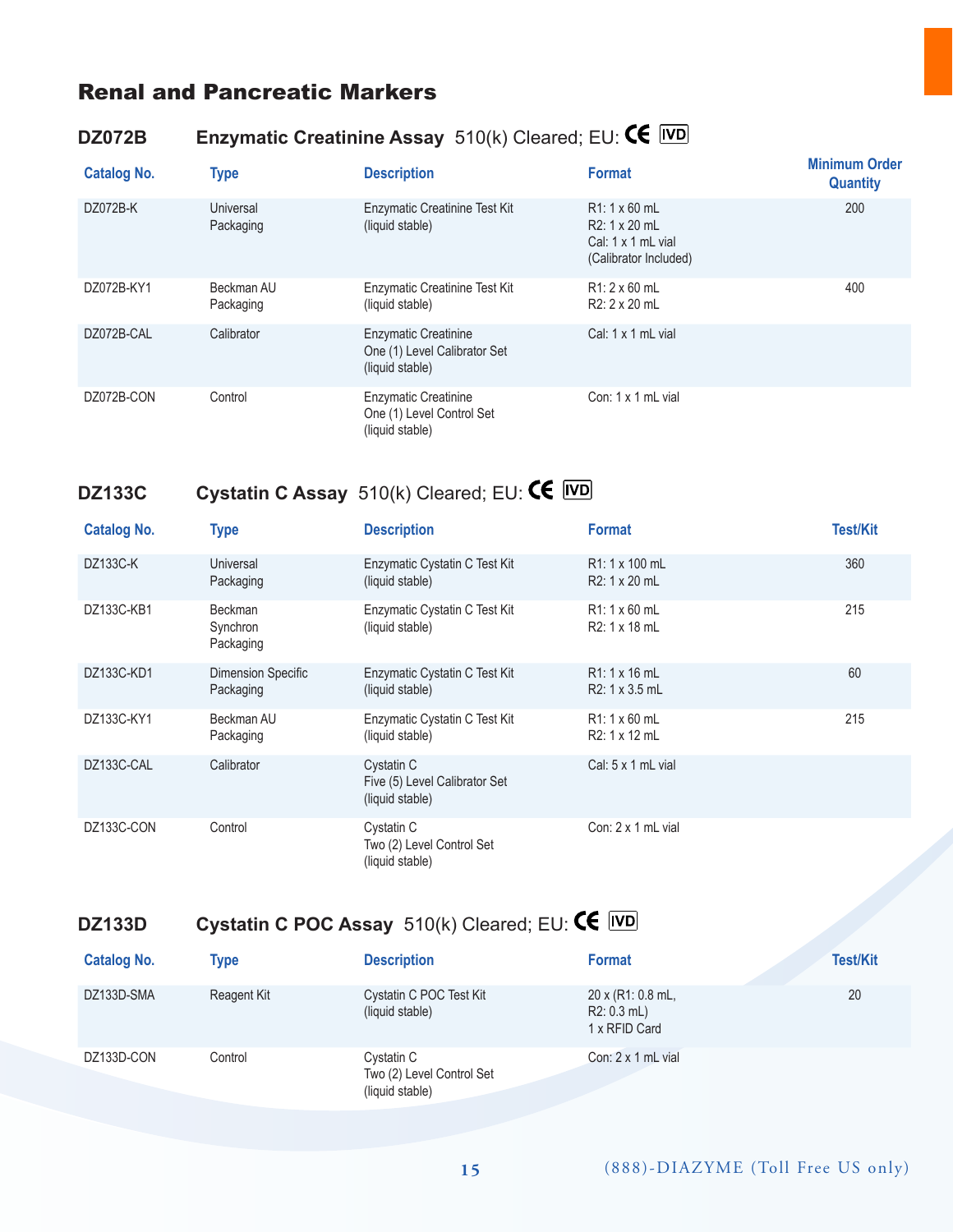#### Renal and Pancreatic Markers (continued)

## **DZ132A Lipase Assay** 510(k) Exempt; EU:

| <b>Catalog No.</b> | <b>Type</b>            | <b>Description</b>                                      | <b>Format</b>                         | <b>Test/Kit</b> |
|--------------------|------------------------|---------------------------------------------------------|---------------------------------------|-----------------|
| DZ132A-K           | Universal<br>Packaging | Lipase Test Kit<br>(liquid stable)                      | $R1: 2 \times 50$ mL<br>R2: 2 x 11 mL | 300             |
| DZ132A-CAL         | Calibrator             | Lipase<br>One (1) Level Calibrator Set<br>(lyophilized) | Cal: $1 \times 1$ mL vial             |                 |
| DZ132A-CON         | Control                | Lipase<br>Two (2) Level Control Set<br>(lyophilized)    | Con: $2 \times 5$ mL vial             |                 |

#### **DZ062A N-Acetyl-ß-D-Glucosaminidase (NAG) Assay** USA: For Research Use Only; en de la construction de la construction de la construction de la construction de la construction de la constr

| <b>Catalog No.</b> | <b>Type</b>            | <b>Description</b>                                                                      | <b>Format</b>                                                                                                                        | <b>Test/Kit</b> |
|--------------------|------------------------|-----------------------------------------------------------------------------------------|--------------------------------------------------------------------------------------------------------------------------------------|-----------------|
| DZ062A-K           | Universal<br>Packaging | N-Acetyl-ß-D-<br>Glucosaminidase (NAG)<br><b>Test Kit</b>                               | R <sub>1</sub> : 1 x 75 mL<br>R2: 1 x 15 mL<br>R3: 1 x 30 mL<br>Cal: 1 x 2 mL vial<br>(Calibrator Included &<br>Packaged Separately) | 540             |
| DZ062A-CAL         | Calibrator             | N-Acetyl-ß-D-<br>Glucosaminidase (NAG)<br>One (1) Level Calibrator Set<br>(lyophilized) | Cal: $1 \times 2$ mL vial                                                                                                            |                 |
| DZ062A-CON         | Control                | N-Acetyl-ß-D-<br>Glucosaminidase (NAG)<br>Two (2) Level Control Set<br>(lyophilized)    | Con: $2 \times 2$ mL vial                                                                                                            |                 |

#### Anemia Marker

| <b>DZ526A</b>      |                        | Ferritin Assay $510(k)$ Cleared; EU: $\mathsf{CE}$ IVD       |                                              |                 |
|--------------------|------------------------|--------------------------------------------------------------|----------------------------------------------|-----------------|
| <b>Catalog No.</b> | <b>Type</b>            | <b>Description</b>                                           | <b>Format</b>                                | <b>Test/Kit</b> |
| DZ526A-K           | Universal<br>Packaging | Ferritin Test Kit                                            | R <sub>1</sub> : 1 x 27 mL<br>R2: 1 x 8.5 mL | 100             |
| DZ526A-CAL         | Calibrator             | Ferritin<br>Four (4) Level Calibrator Set<br>(liquid stable) | Cal: $4 \times 1$ mL vial                    |                 |
| DZ526A-CON         | Control                | Ferritin<br>Two (2) Level Control Set<br>(liquid stable)     | Con: $2 \times 1$ mL vial                    |                 |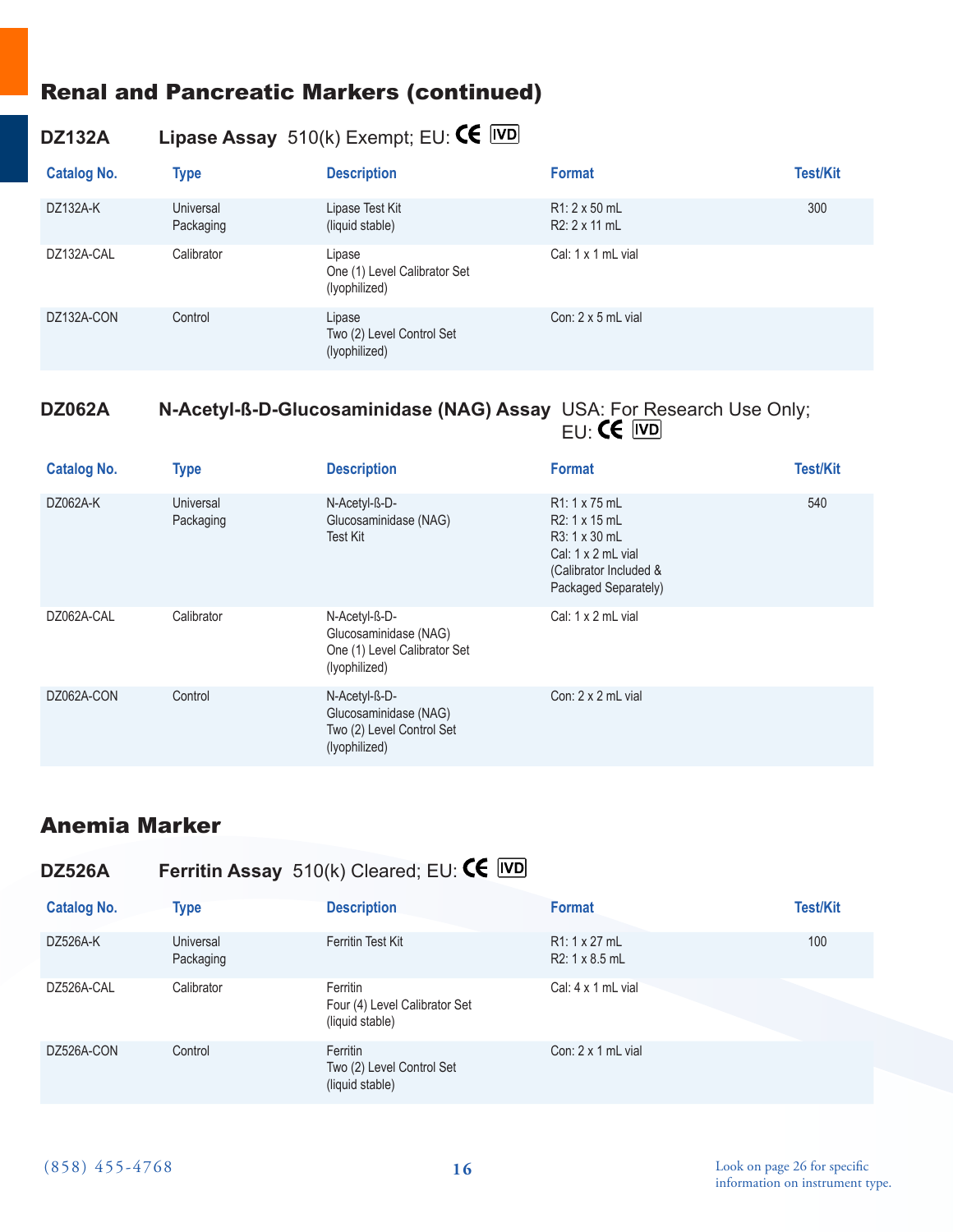### Liver Markers

#### **DZ123A 5'-Nucleotidase (5'-NT) Assay** 510(k) Exempt; EU: **CE IVD**; Health Canada Registered

| <b>Catalog No.</b> | <b>Type</b>            | <b>Description</b>                                              | <b>Format</b>                                                                                             | <b>Test/Kit</b> |
|--------------------|------------------------|-----------------------------------------------------------------|-----------------------------------------------------------------------------------------------------------|-----------------|
| DZ123A-K           | Universal<br>Packaging | 5' - Nucleotidase Test Kit<br>(liquid stable)                   | $R1:1 \times 50$ mL<br>R2: 1 x 25 mL<br>Cal: 1 x 1 mL vial (Calibrator Included<br>& Packaged Separately) | 250             |
| DZ123A-CAL         | Calibrator             | 5' - Nucleotidase<br>One (1) Level Calibrator Set (Iyophilized) | Cal: 1 x 1 mL vial                                                                                        |                 |
| DZ123A-CON         | Control                | 5' - Nucleotidase<br>Two (2) Level Control Set (Iyophilized)    | Con: $2 \times 1$ mL vial                                                                                 |                 |

# **DZ117A** Adenosine Deaminase (ADA) Assay USA: For Research Use Only; EU: CE IVD

| <b>Catalog No.</b> | <b>Type</b>                   | <b>Description</b>                                                         | <b>Format</b>                                                                                             | <b>Test/Kit</b> |
|--------------------|-------------------------------|----------------------------------------------------------------------------|-----------------------------------------------------------------------------------------------------------|-----------------|
| DZ117A-K           | <b>Universal</b><br>Packaging | Adenosine Deaminase (ADA) Test Kit<br>(liquid stable)                      | $R1:1 \times 50$ mL<br>R2: 1 x 25 mL<br>Cal: 1 x 1 mL vial (Calibrator Included<br>& Packaged Separately) | 250             |
| DZ117A-CAL         | Calibrator                    | Adenosine Deaminase (ADA)<br>One (1) Level Calibrator Set<br>(lyophilized) | Cal: 1 x 1 mL vial                                                                                        |                 |
| DZ117A-CON         | Control                       | Adenosine Deaminase (ADA)<br>Two (2) Level Control Set (Iyophilized)       | Con: $2 \times 1$ mL vial                                                                                 |                 |

#### **DZ042A** Total Bile Acids (Enzyme Cycling) Assay  $510(k)$  Cleared; EU:  $\text{CE}$   $\overline{[VD]}$ ; Health Canada Registered

| <b>Catalog No.</b> | Type                          | <b>Description</b>                                                                           | <b>Format</b>                                                                | <b>Test/Kit</b> |
|--------------------|-------------------------------|----------------------------------------------------------------------------------------------|------------------------------------------------------------------------------|-----------------|
| DZ042A-K           | Universal<br>Packaging        | Total Bile Acids (Enzyme Cycling) Test Kit<br>(liquid stable)                                | $R1:2\times 60$ mL<br>R2: 2 x 20 mL<br>Cal: 1 x 2 mL (Calibrator Included)   | 400             |
| DZ042A-KB1         | Beckman Synchron<br>Packaging | Total Bile Acids (Enzyme Cycling) Test Kit<br>(liquid stable)                                | $R1: 2 \times 60$ mL<br>R2: 2 x 20 mL                                        | 400             |
| DZ042A-KY1         | Beckman AU<br>Packaging       | Total Bile Acids (Enzyme Cycling) Test Kit<br>(liquid stable)                                | $R1: 2 \times 60$ mL<br>R2: 2 x 20 mL                                        | 400             |
| DZ042A-K01         | Universal<br>Packaging        | Total Bile Acids (Enzyme Cycling)<br>(Half Kit) Test Kit (liquid stable)                     | $R1: 2 \times 30$ mL<br>R2: 2 x 10 mL<br>Cal: 1 x 2 mL (Calibrator Included) | 200             |
| DZ042A-CAL         | Calibrator                    | Total Bile Acids (Enzyme Cycling)<br>One (1) Level Calibrator Set<br>(liquid stable)         | Cal: $1 \times 2$ mL vial                                                    |                 |
| DZ042A-C1V         | Control                       | Total Bile Acids (Enzyme Cycling)<br>Level 1 (Low) Control (Iyophilized)                     | Con: 1 x 1 mL vial                                                           |                 |
| DZ042A-CON         | Control                       | Total Bile Acids (Enzyme Cycling)<br>Level 2 and Level 3 (High) Control Set<br>(lyophilized) | Con: $2 \times 1$ mL vial                                                    |                 |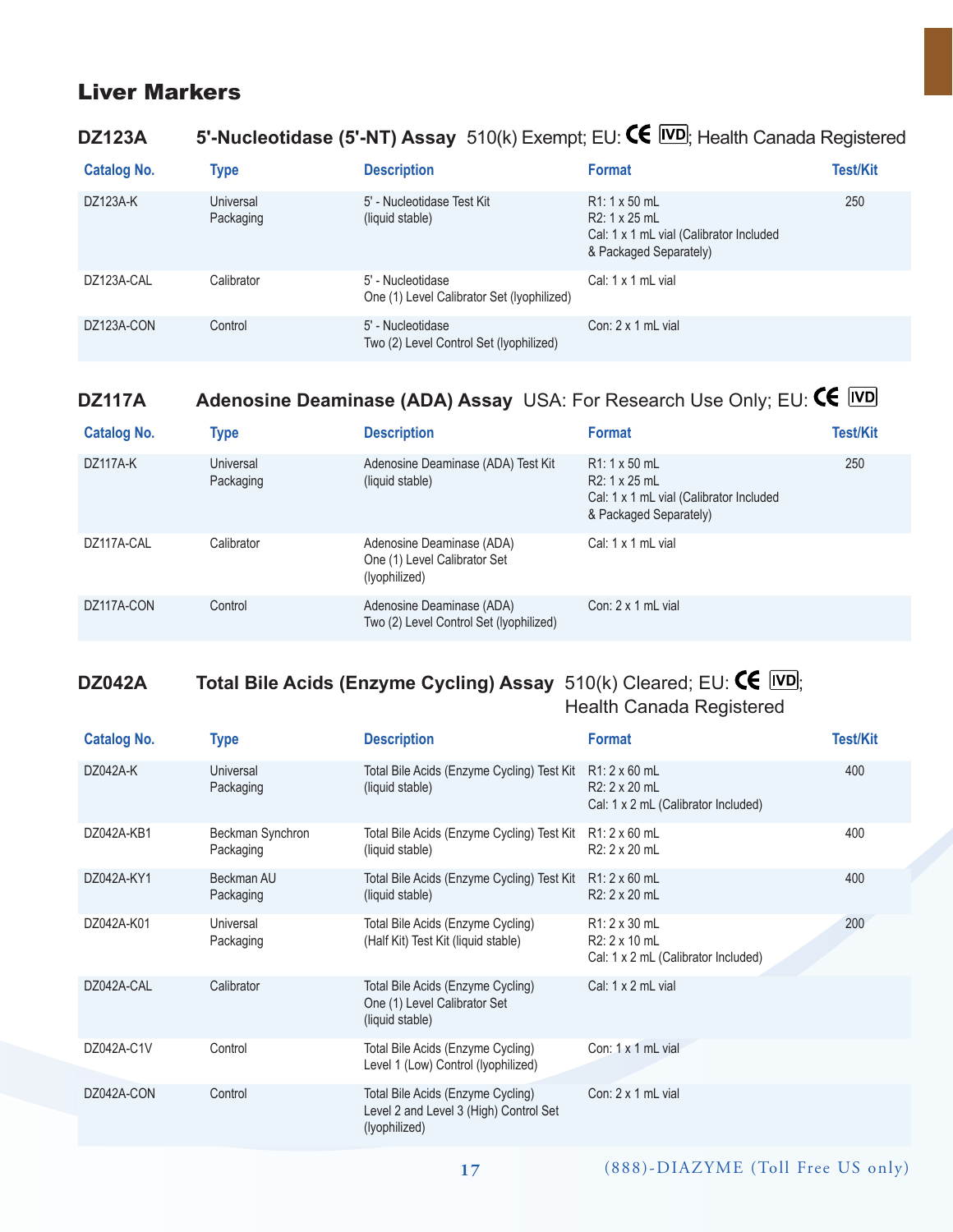#### Liver Markers (continued)

#### **DZ092A Total Bile Acids (NBT Method)** USA: For Research Use Only

| <b>Catalog No.</b>  | <b>Type</b>            | <b>Description</b>                                                               | <b>Format</b>                                                                                                               | <b>Test/Kit</b> |
|---------------------|------------------------|----------------------------------------------------------------------------------|-----------------------------------------------------------------------------------------------------------------------------|-----------------|
| DZ092A-K            | Universal<br>Packaging | Total Bile Acids (NBT Method)<br>Test Kit<br>(liquid stable, powder & diluent)   | R1 (diluent):<br>$1 \times 105$ mL<br>R2: 1 x 20 mL<br>R3: 10 x 10 mL<br>Cal: $1 \times 2$ mL vial<br>(Calibrator Included) | 600             |
| DZ092A-CAL<br>(SLV) | Calibrator             | Total Bile Acids (NBT Method)<br>One (1) Level Calibrator Set<br>(liquid stable) | Cal: $1 \times 2$ mL vial                                                                                                   |                 |
| DZ092A-CON          | Control                | Total Bile Acids (NBT Method)<br>One (1) Level Control Set<br>(lyophilized)      | Con: 1 x 1 mL vial                                                                                                          |                 |

# **DZ082B α-L-fucosidase (AFU) Assay** USA: For Research Use Only; EU:

#### *Available In Bulk Packaging Format Only - Cal/Con Compatible Material Is Also Available (Please Contact The Diazyme Sales Department For More Information)*

| <b>Catalog No.</b> | Type                          | <b>Description</b>                  | <b>Format</b> | <b>Minimum Order</b><br><b>Quantity</b> |
|--------------------|-------------------------------|-------------------------------------|---------------|-----------------------------------------|
| DZ082B-L           | <b>Bulk Liguid</b><br>Reagent | α-L-fucosidase (AFU)<br>Assay, Bulk | R1: 1000 mL   | > 3 Liters                              |

#### **DZ760A Cholylglycine (CG) Assay** USA: For Research Use Only

#### *Available In Bulk Packaging Format Only - Cal/Con Compatible Material Is Also Available (Please Contact The Diazyme Sales Department For More Information)*

| <b>Catalog No.</b> | Type                           | <b>Description</b>                          | <b>Format</b>                         | <b>Minimum Order</b><br><b>Quantity</b> |
|--------------------|--------------------------------|---------------------------------------------|---------------------------------------|-----------------------------------------|
| DZ760A-L           | <b>Bulk Liquid</b><br>Reagents | Cholylcglycine (CG)<br>Assay, Bulk          | R1: 800 mL<br>R <sub>2</sub> : 200 mL | > 3 Liters                              |
| DZ760A-R1L         | <b>Bulk Liguid</b><br>Reagent  | Cholylglycine (CG)<br>Assay, Bulk Reagent 1 | R1: 800 mL                            | > 3 Liters                              |
| DZ760A-R2L         | <b>Bulk Liquid</b><br>Reagent  | Cholylglycine (CG)<br>Assay, Bulk Reagent 2 | R <sub>2</sub> : 200 mL               | > 3 Liters                              |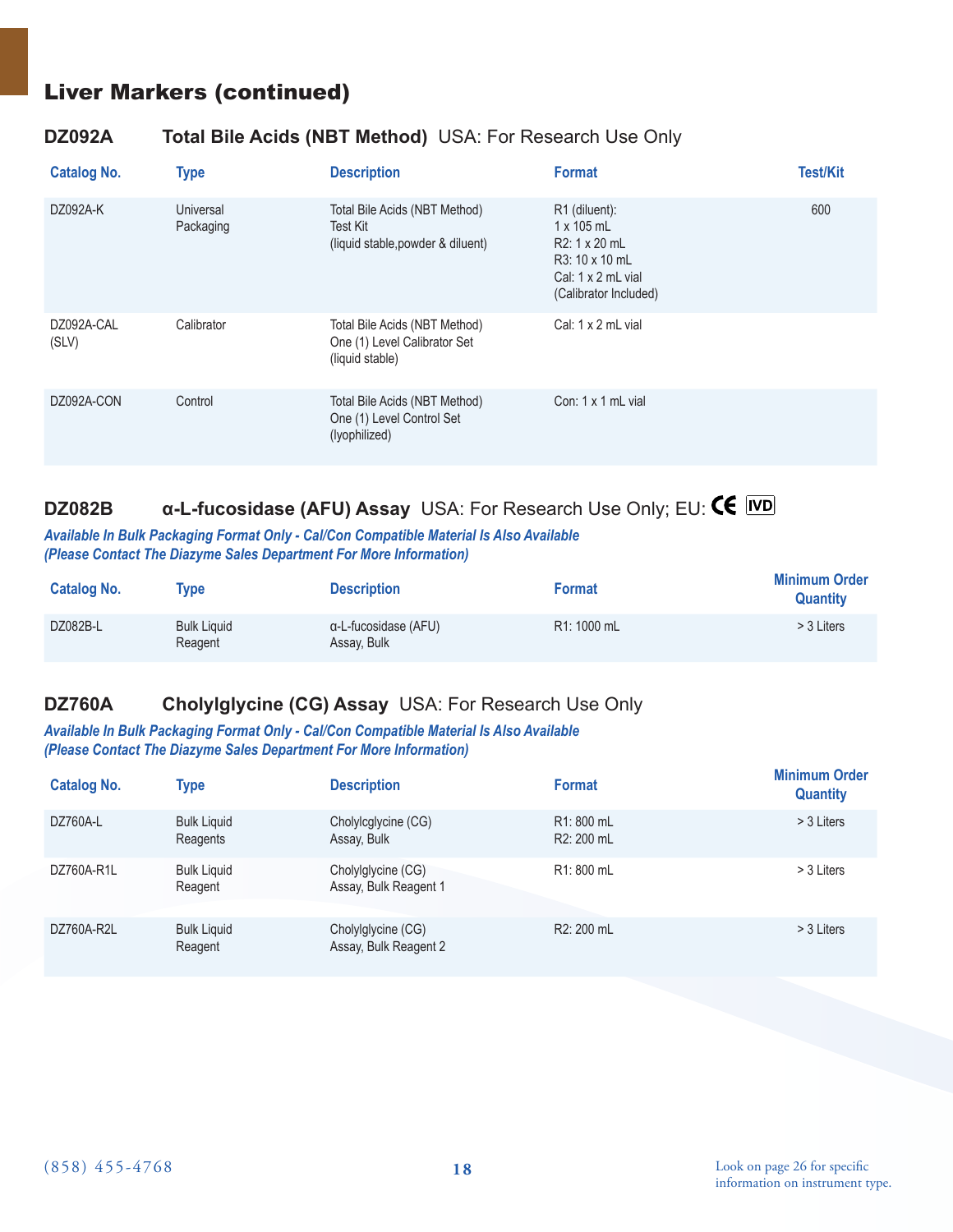## **Electrolytes**

# **DZ113C Enzymatic Potassium Assay** 510(k) Cleared; EU:

| <b>Catalog No.</b> | <b>Type</b>            | <b>Description</b>                                                               | <b>Format</b>                                                                               | <b>Test/Kit</b> |
|--------------------|------------------------|----------------------------------------------------------------------------------|---------------------------------------------------------------------------------------------|-----------------|
| <b>DZ113C-K</b>    | Universal<br>Packaging | Enzymatic Potassium<br>Test Kit<br>(liquid stable)                               | $R1: 4 \times 40$ mL<br>R2: 4 x 10 mL<br>Cal: $2 \times 3$ mL vial<br>(Calibrator Included) | 720             |
| DZ113C-K01         | Universal<br>Packaging | Enzymatic Potassium<br>Test Kit<br>(liquid stable)                               | R1: 2 x 40 mL<br>R2: 2 x 10 mL<br>Cal: $2 \times 3$ mL vial<br>(Calibrator Included)        | 360             |
| DZ113C-CAL         | Calibrator             | Enzymatic Potassium<br>Two (2) Level<br><b>Calibrator Set</b><br>(liquid stable) | Cal: $2 \times 3$ mL vial                                                                   |                 |
| DZ113C-CON         | Control                | Enzymatic Potassium<br>Two (2) Level<br>Control Set<br>(lyophilized)             | Con: $2 \times 3$ mL vial                                                                   |                 |

# **DZ114B Enzymatic Sodium Assay** 510(k) Cleared; EU: **CE** *WD*

| <b>Catalog No.</b> | <b>Type</b>            | <b>Description</b>                                                            | <b>Format</b>                                                                              | <b>Test/Kit</b> |
|--------------------|------------------------|-------------------------------------------------------------------------------|--------------------------------------------------------------------------------------------|-----------------|
| <b>DZ114B-K</b>    | Universal<br>Packaging | Enzymatic Sodium<br>Test Kit<br>(liquid stable)                               | R1: 4 x 40 mL<br>R2: 4 x 20 mL<br>Cal: $2 \times 3$ mL vial<br>(Calibrator Included)       | 720             |
| DZ114B-K01         | Universal<br>Packaging | Enzymatic Sodium<br>Test Kit<br>(liquid stable)                               | $R1:2 \times 40$ mL<br>R2: 2 x 20 mL<br>Cal: $2 \times 3$ mL vial<br>(Calibrator Included) | 360             |
| DZ114B-CAL         | Calibrator             | Enzymatic Sodium<br>Two (2) Level<br><b>Calibrator Set</b><br>(liquid stable) | Cal: $2 \times 3$ mL vial                                                                  |                 |
| DZ114B-CON         | Control                | Enzymatic Sodium<br>Two (2) Level<br>Control Set<br>(lyophilized)             | Con: $2 \times 3$ mL vial                                                                  |                 |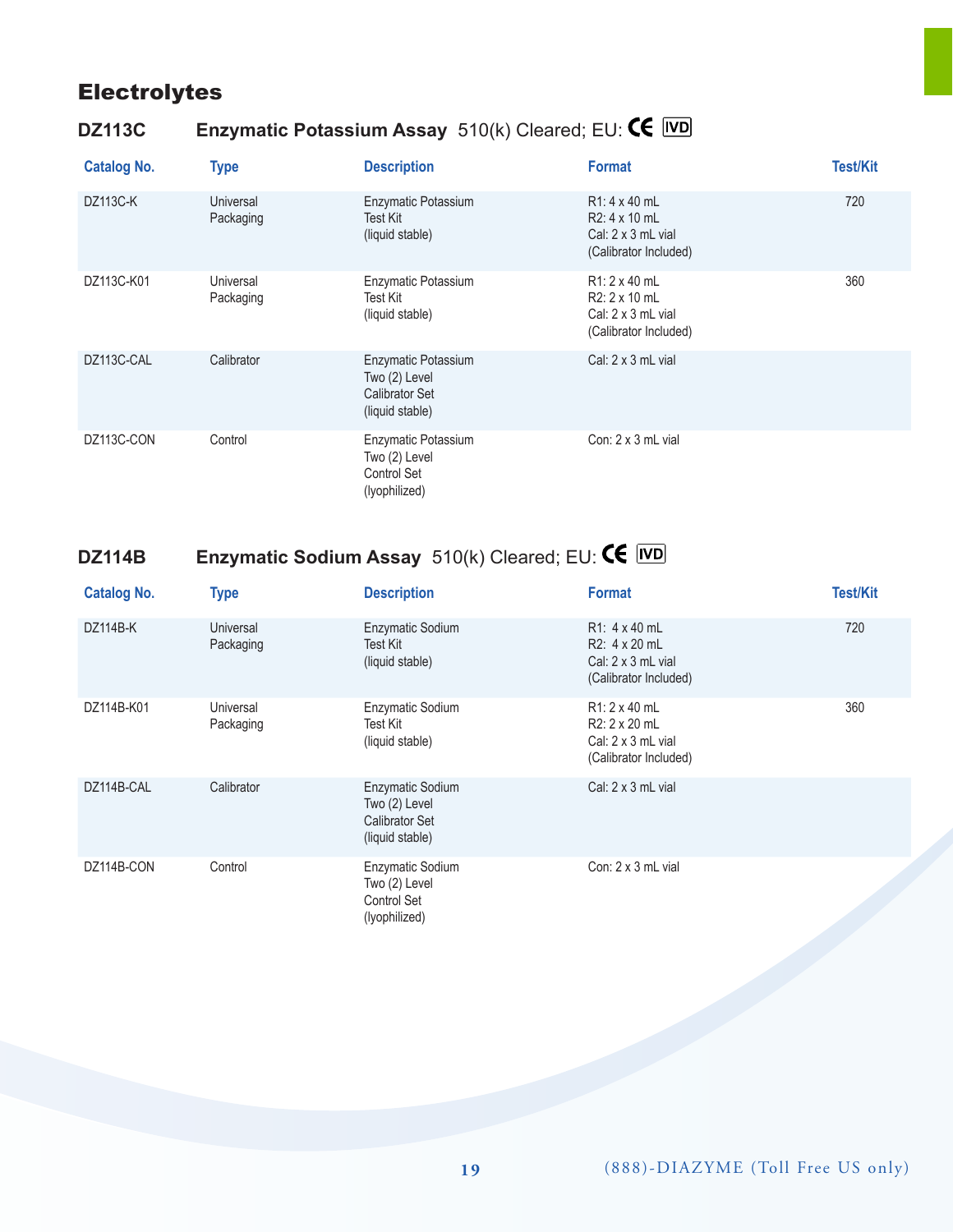## Electrolytes (Continued)

## **DZ116B Enzymatic Lithium Assay** 510(k) Cleared; EU: **CE IVD**; Health Canada Registered

| <b>Catalog No.</b> | <b>Type</b>                      | <b>Description</b>                                                              | <b>Format</b>                                                                        | <b>Test/Kit</b> |
|--------------------|----------------------------------|---------------------------------------------------------------------------------|--------------------------------------------------------------------------------------|-----------------|
| <b>DZ116B-K</b>    | Universal<br>Packaging           | Enzymatic Lithium<br><b>Test Kit</b><br>(liquid stable)                         | R1: 2 x 20 mL<br>R2: 2 x 10 mL<br>Cal: 3 x 3 mL vial<br>(Calibrator Included)        | 200             |
| DZ116B-KB1         | Beckman<br>Synchron<br>Packaging | Enzymatic Lithium<br><b>Test Kit</b><br>(liquid stable)                         | R1: 1 x 20 mL<br>R2: 1 x 10 mL<br>Cal: $5 \times 3$ mL vial<br>(Calibrator Included) | 90              |
| DZ116B-KH1         | Hitachi Specific<br>Packaging    | Enzymatic Lithium<br>Test Kit<br>(liquid stable)                                | R1: 2 x 10 mL<br>R2: 2 x 5 mL<br>Cal: $3 \times 3$ mL vial<br>(Calibrator Included)  | 100             |
| DZ116B-CAL         | Calibrator                       | Enzymatic Lithium<br>Three (3) Level<br>Calibrator Set (liquid stable)          | Cal: 3 x 3 mL vial                                                                   |                 |
| DZ116B-CA5         | Alternate<br>Calibrator          | Enzymatic Lithium<br>Five (5) Level<br><b>Calibrator Set</b><br>(liquid stable) | Cal: 5 x 3 mL vial                                                                   |                 |
| DZ116B-CON         | Control                          | Enzymatic Lithium<br>Two (2) Level<br><b>Control Set</b><br>(lyophilized)       | Con: 2 x 3 mL vial                                                                   |                 |

## **DZ122A Carbon Dioxide (CO<sub>2</sub>) Assay** 510(k) Cleared; EU:

| <b>Catalog No.</b> | <b>Type</b>             | <b>Description</b>                                                                   | <b>Format</b>                                                              | <b>Test/Kit</b> |
|--------------------|-------------------------|--------------------------------------------------------------------------------------|----------------------------------------------------------------------------|-----------------|
| DZ122A-K           | Universal<br>Packaging  | Carbon Dioxide (CO <sub>2</sub> )<br>Test Kit 405 nm (liquid stable)                 | $R1: 5 \times 20$ mL<br>Cal: $1 \times 2$ mL vial<br>(Calibrator Included) | 300             |
| DZ122A-KY2         | Beckman AU<br>Packaging | Carbon Dioxide (CO <sub>2</sub> )<br>Test Kit 405 nm (liquid stable)                 | R <sub>1</sub> : 10 x 56 mL                                                | 1680            |
| DZ122A-CAL         | Calibrator              | Carbon Dioxide (CO <sub>2</sub> )<br>One (1) Level Calibrator Set<br>(liquid stable) | Cal:1 $\times$ 2 mL vial                                                   |                 |
| DZ122A-CON         | Control                 | Carbon Dioxide (CO2)<br>Two (2) Level Control Set<br>(liquid stable)                 | Con: 2 x 2 mL vial                                                         |                 |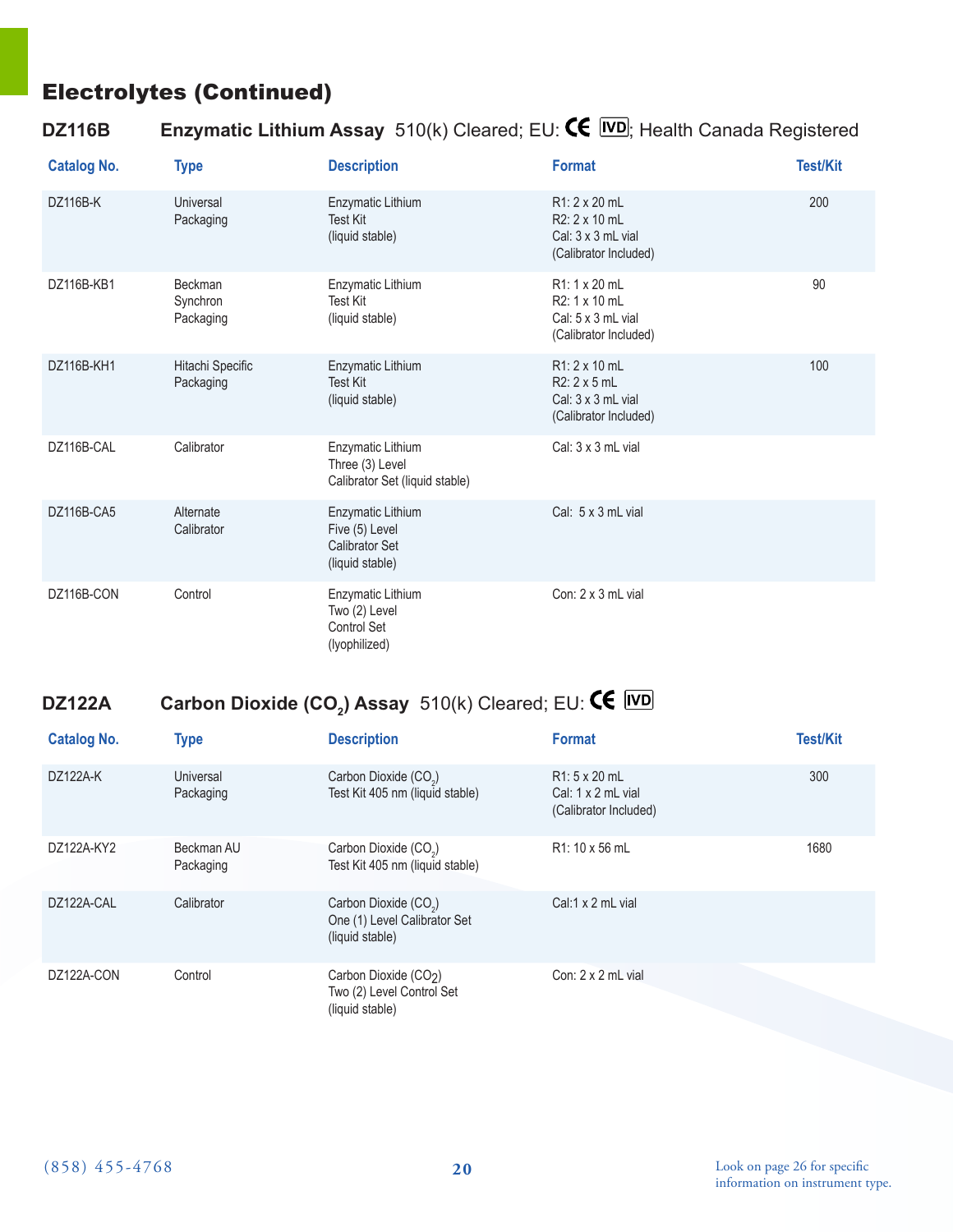## Inflammatory Markers

# **DZ135A hsCRP Assay** 510(k) Cleared; EU:

| <b>Catalog No.</b> | <b>Type</b>            | <b>Description</b>                                        | <b>Format</b>                        | <b>Test/Kit</b> |
|--------------------|------------------------|-----------------------------------------------------------|--------------------------------------|-----------------|
| DZ135A-K           | Universal<br>Packaging | hsCRP<br>Test Kit<br>(liquid stable)                      | $R1:1 \times 60$ mL<br>R2: 1 x 14 mL | 240             |
| DZ135A-CAL         | Calibrator             | hsCRP<br>Four (4) Level<br>Calibrator Set (liquid stable) | Cal: $4 \times 1$ mL vial            |                 |
| DZ135A-CON         | Control                | hsCRP<br>Three (3) Level<br>Control Set (liquid stable)   | Con: $3 \times 3$ mL vial            |                 |

# **DZ135B hsCRP POC Assay** 510(k) Cleared; EU: **CE** *WD*

| <b>Catalog No.</b> | <b>Type</b> | <b>Description</b>                                    | <b>Format</b>                                          | <b>Test/Kit</b> |
|--------------------|-------------|-------------------------------------------------------|--------------------------------------------------------|-----------------|
| DZ135B-SMA         | Reagent Kit | hsCRP POC<br>POC Test Kit<br>(liquid stable)          | $40 \times (R1:1 mL)$<br>R2: 0.25 mL)<br>1 x RFID Card | 40              |
| DZ135B-CON         | Control     | hsCRP<br>Two (2) Level<br>Control Set (liquid stable) | Con: $2 \times 1$ mL vial                              |                 |

# **DZ178C Myeloperoxidase (MPO) Assay** USA: For Research Use Only; EU:  $\text{CE}$  *WD*

| <b>Catalog No.</b> | <b>Type</b>            | <b>Description</b>                                                        | <b>Format</b>                         | <b>Test/Kit</b> |
|--------------------|------------------------|---------------------------------------------------------------------------|---------------------------------------|-----------------|
| DZ178C-K           | Universal<br>Packaging | Myeloperoxidase (MPO)<br>Test Kit<br>(liquid stable)                      | $R1: 1 \times 44$ mL<br>R2: 1 x 14 mL | 200             |
| DZ178C-CAL         | Calibrator             | Myeloperoxidase (MPO)<br>Five (5) Level<br>Calibrator Set (liquid stable) | Cal: $5 \times 1$ mL vial             |                 |
| DZ178C-CON         | Control                | Myeloperoxidase (MPO)<br>Two (2) Level<br>Control Set (liquid stable)     | Con: $2 \times 3$ mL vial             |                 |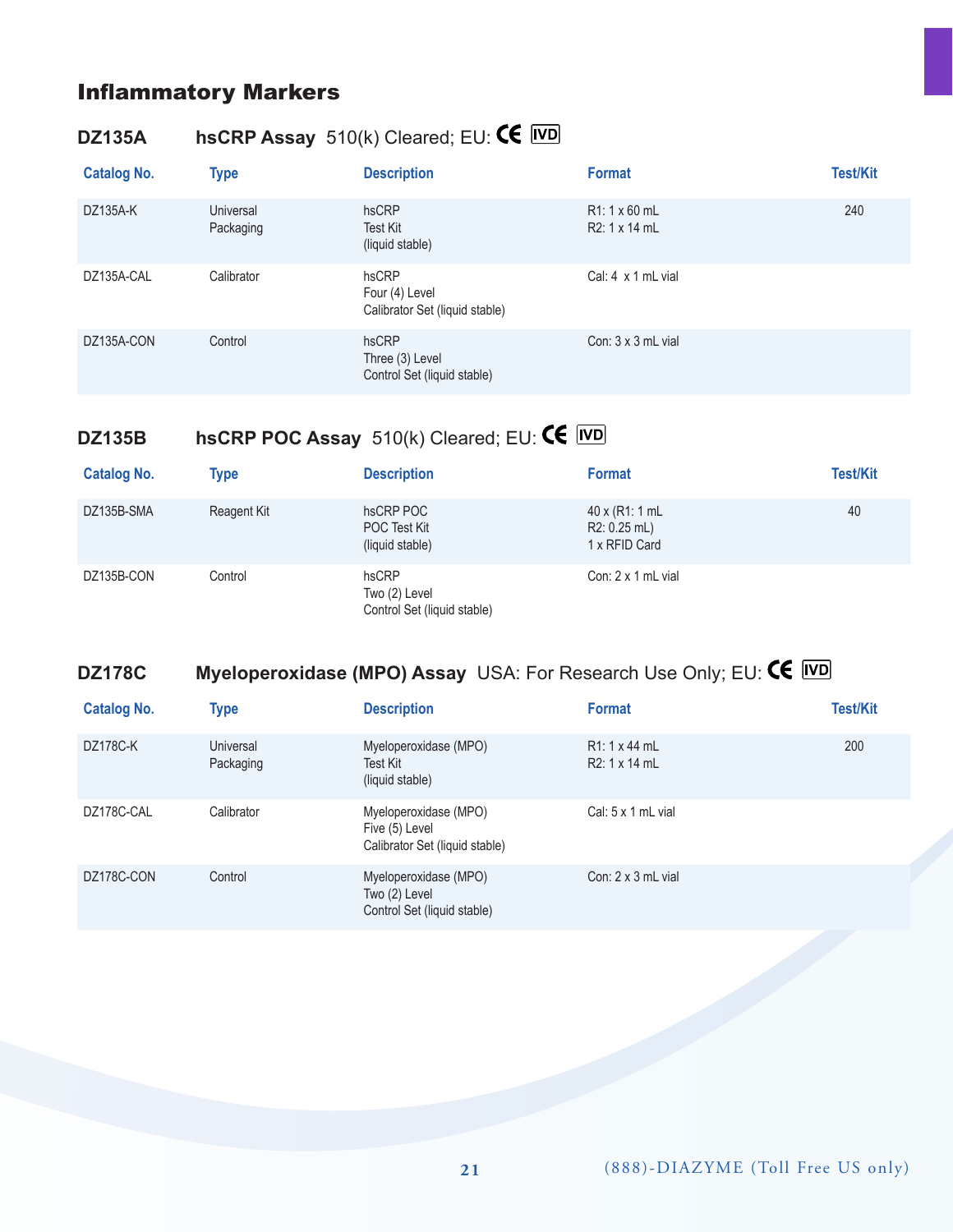## Coagulation

# **DZ179A D-Dimer Assay** 510(k) Cleared; EU:

| <b>Catalog No.</b> | <b>Type</b>            | <b>Description</b>                                        | <b>Format</b>                             | <b>Test/Kit</b> |
|--------------------|------------------------|-----------------------------------------------------------|-------------------------------------------|-----------------|
| DZ179A-K           | Universal<br>Packaging | D-Dimer Test Kit<br>(liquid stable)                       | $R1:1 \times 20$ mL<br>$R2:1 \times 8$ mL | 100             |
| DZ179A-CAL         | Calibrator             | D-Dimer<br>Five (5) Level Calibrator Set<br>(lyophilized) | Cal: $5 \times 1$ mL vial                 |                 |
| DZ179A-CON         | Control                | D-Dimer<br>Two (2) Level Control Set<br>(lyophilized)     | Con: $2 \times 1$ mL vial                 |                 |

#### **DZ768A Fibrinogen Assay** 510(k) Cleared

| <b>Catalog No.</b> | <b>Type</b>            | <b>Description</b>                                                        | <b>Format</b>                        | <b>Test/Kit</b> |
|--------------------|------------------------|---------------------------------------------------------------------------|--------------------------------------|-----------------|
| DZ768A-K           | Universal<br>Packaging | Fibrinogen Test Kit<br>(liquid stable)                                    | $R1:1 \times 48$ mL<br>R2: 1 x 15 mL | 215             |
| DZ768A-CAL         | Calibrator             | Fibrinogen Calibrator<br>Three (3) Level Calibrator Set<br>(lypophilized) | Cal: $3 \times 1$ mL vial            |                 |
| DZ768A-CON         | Control                | Fibrinogen Control<br>Two (2) Level Control Set<br>(lypophilized)         | Con: $2 \times 1$ mL vial            |                 |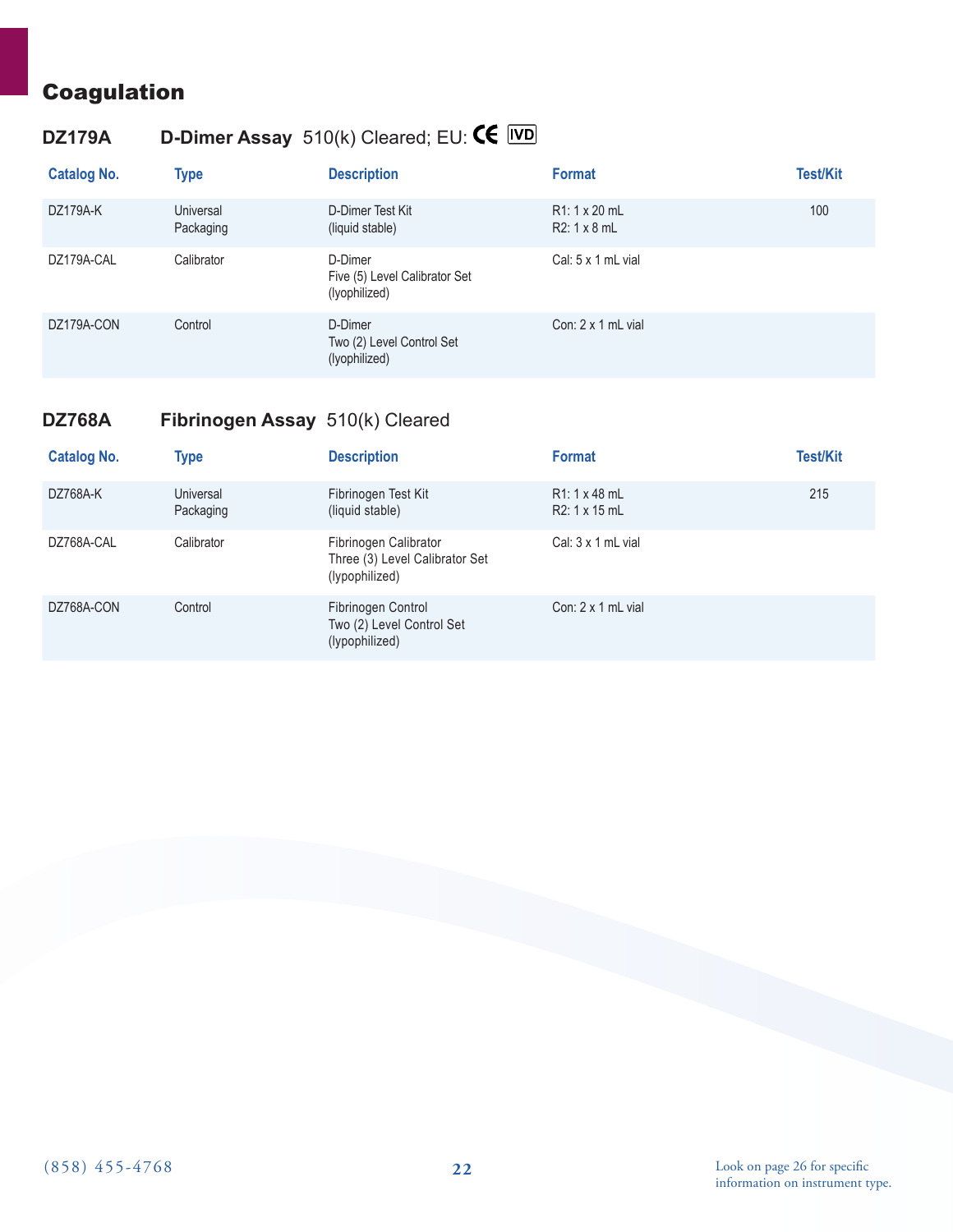#### Cancer Markers

## **DZ869A α-Fetoprotein (AFP) Assay** USA: For Research Use Only; EU:

*Available In Bulk Packaging Format Only - Cal/Con Compatible Material Is Also Available (Please Contact The Diazyme Sales Department For More Information)*

| <b>Catalog No.</b> | <b>Type</b>                 | <b>Description</b>                        | <b>Format</b>            | <b>Minimum Order</b><br><b>Quantity</b> |
|--------------------|-----------------------------|-------------------------------------------|--------------------------|-----------------------------------------|
| DZ869A-L           | <b>Bulk Liquid Reagents</b> | α-Fetoprotein (AFP)<br>Assay, Bulk        | R1: 800 mL<br>R2: 200 mL | > 3 Liters                              |
| DZ869A-R1L         | <b>Bulk Liquid Reagent</b>  | a-Fetoprotein (AFP) Assay, Bulk Reagent 1 | R1: 800 mL               | > 3 Liters                              |
| DZ869A-R2L         | <b>Bulk Liquid Reagent</b>  | a-Fetoprotein (AFP) Assay, Bulk Reagent 2 | R <sub>2</sub> : 200 mL  | > 3 Liters                              |

## **DZ863A Carcinoembryonic Antigen (CEA) Assay** USA: For Research Use Only; EU: **CE IVD**

*Available In Bulk Packaging Format Only - Cal/Con Compatible Material Is Also Available (Please Contact The Diazyme Sales Department For More Information)*

| <b>Catalog No.</b> | <b>Type</b>                 | <b>Description</b>                                      | <b>Format</b>                         | <b>Minimum Order</b><br><b>Quantity</b> |
|--------------------|-----------------------------|---------------------------------------------------------|---------------------------------------|-----------------------------------------|
| DZ863A-L           | <b>Bulk Liquid Reagents</b> | Carcinoembryonic Antigen (CEA)<br>Assay, Bulk           | R <sub>1</sub> : 800 mL<br>R2: 200 mL | > 3 Liters                              |
| DZ863A-R1L         | <b>Bulk Liquid Reagent</b>  | Carcinoembryonic Antigen (CEA)<br>Assay, Bulk Reagent 1 | R1: 800 mL                            | > 3 Liters                              |
| DZ863A-R2L         | <b>Bulk Liquid Reagent</b>  | Carcinoembryonic Antigen (CEA)<br>Assay, Bulk Reagent 2 | R2: 200 mL                            | > 3 Liters                              |

#### **DZ169A Human Kappa (k) Free Light Chain Assay** 510(k) Cleared; EU: **CE** *WD*; Health Canada Registered

| <b>Catalog No.</b> | Type                | <b>Description</b>                                                   | <b>Format</b>                                    | <b>Test/Kit</b> |
|--------------------|---------------------|----------------------------------------------------------------------|--------------------------------------------------|-----------------|
| DZ169A-K           | Universal Packaging | Human Kappa (k) Free Light Chain<br>Test Kit                         | R <sub>1</sub> : 1 x 27 mL<br>$R2:1 \times 8$ mL | 100             |
| DZ169A-CAL         | Calibrator          | Human Kappa/Lambda Free Light Chain<br>Five (5) Level Calibrator Set | Cal: $5 \times 1$ mL vial                        |                 |
| DZ169A-CON         | Control             | Human Kappa/Lambda Free Light Chain<br>Two (2) Level Control Set     | Con: $2 \times 3$ mL vial                        |                 |

#### **DZ170A Human Lambda (λ) Free Light Chain Assay** 510(k) Cleared; EU: CE **IVD**; Health Canada Registered

**Catalog No. Type Description Format Test/Kit**  DZ170A-K Universal Packaging Human Lambda (λ) Free Light Chain Test Kit R1: 1 x 27 mL R2: 1 x 8 mL 100 DZ169A-CAL Calibrator Calibrator Human Kappa/Lambda Free Light Chain Five (5) Level Calibrator Set Cal: 5 x 1 mL vial DZ169A-CON Control Control Human Kappa/Lambda Free Light Chain Two (2) Level Control Set Con: 2 x 3 mL vial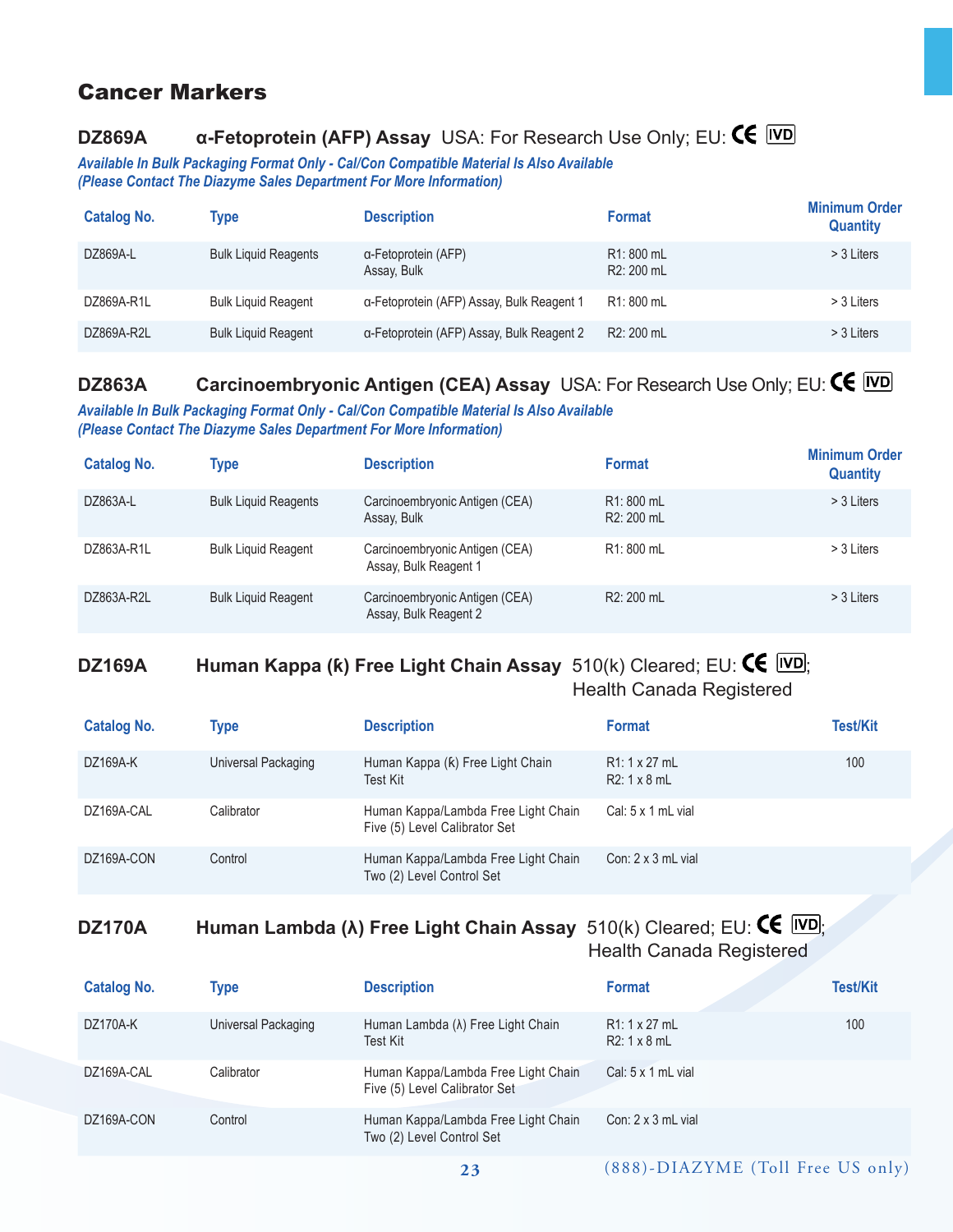### Vitamin Markers

#### **DZ688B 25-Hydroxy Vitamin D EIA Assay** 510(k) Cleared; EU:  $\mathsf{CE}$  **IVD**, Health Canada Registered

| <b>Catalog No.</b> | <b>Type</b> | <b>Description</b>                                | <b>Format</b>                                                                                                                                         | <b>Test/Kit</b> |
|--------------------|-------------|---------------------------------------------------|-------------------------------------------------------------------------------------------------------------------------------------------------------|-----------------|
| DZ688B-K1          | Test Kit    | 25-Hydroxy<br>Vitamin D Test Kit                  | R1: 1 x 23 mL<br>$R2: 1 \times 23$ mL<br>R3: 1 x 23 mL<br>Extraction: $1 \times 30$ mL<br>Stop: 1 x 15 mL<br>Cal: 6 x 1 mL vial (Calibrator Included) | 96              |
| DZ688B-CON         | Control     | 25-Hydroxy Vitamin D<br>Two (2) Level Control Set | Con: $2 \times 1$ mL vial                                                                                                                             |                 |

#### **DZ688C 25-OH Vitamin D Assay for Clinical Chemistry Analyzers**  $510(k)$  Cleared; EU:  $\text{CE}$  [VD]; Health Canada Registered

| <b>Catalog No.</b> | <b>Type</b>         | <b>Description</b>                                         | <b>Format</b>                                                                                                                    | <b>Test/Kit</b> |
|--------------------|---------------------|------------------------------------------------------------|----------------------------------------------------------------------------------------------------------------------------------|-----------------|
| DZ688C-K           | Universal Packaging | 25-OH Vitamin D<br><b>Test Kit for Chemistry Analyzers</b> | Diluent: 1 x 17 mL<br>$R1:1 \times 8.5$ mL<br>R2: 1 x 17 mL<br>$R3: 1 \times 8.5$ mL<br>Cal: 5 x 1 mL vial (Calibrator Included) | 80              |
| DZ688C-CON         | Control             | 25-OH Vitamin D<br>Two (2) Level Control Set               | Con: $2 \times 1$ mL vial                                                                                                        |                 |

## **DZ689A Vitamin B12 Assay** 510(k) Cleared; EU:

| <b>Catalog No.</b> | <b>Type</b>         | <b>Description</b>                                           | <b>Format</b>                                                                                                                                           | <b>Test/Kit</b> |
|--------------------|---------------------|--------------------------------------------------------------|---------------------------------------------------------------------------------------------------------------------------------------------------------|-----------------|
| DZ689A-K           | Universal Packaging | Vitamin B12 Test Kit<br>(liquid stable)                      | R <sub>1</sub> a: 1 x 4.5 mL<br>$R1b: 1 \times 0.5$ mL<br>R2: 1 x 15 mL<br>R3: 1 x 8.5 mL<br>R4: 1 x 8.5 mL<br>Cal: 5 x 1 mL vial (Calibrator Included) | 80              |
| DZ689A-CAL         | Calibrator          | Vitamin B12<br>Five (5) Level Calibrator Set (liquid stable) | Cal: $5 \times 1$ mL vial                                                                                                                               |                 |
| DZ689A-CON         | Control             | Vitamin B12<br>Two (2) Level Control Set (liquid stable)     | Con: $2 \times 1$ mL vial                                                                                                                               |                 |

## **DZ690A Folate Assay** 510(k) Cleared; EU:

| <b>Catalog No.</b> | Type                | <b>Description</b>                                       | <b>Format</b>                                                                                        | <b>Test/Kit</b> |
|--------------------|---------------------|----------------------------------------------------------|------------------------------------------------------------------------------------------------------|-----------------|
| DZ690A-K           | Universal Packaging | <b>Folate Test Kit</b><br>(liquid stable)                | R <sub>1</sub> a: 1 x 20 mL<br>R <sub>1</sub> b: 1 x 0.5 mL<br>$R2: 1 \times 15$ mL<br>R3: 1 x 10 mL | 139             |
| DZ690A-CAL         | Calibrator          | Folate, Five (5) Level Calibrator Set<br>(liquid stable) | Cal: $5 \times 1$ mL vial                                                                            |                 |
| DZ690A-CON         | Control             | Folate, Three (3) Level Control Set<br>(liquid stable)   | Con: $3 \times 1$ mL vial                                                                            |                 |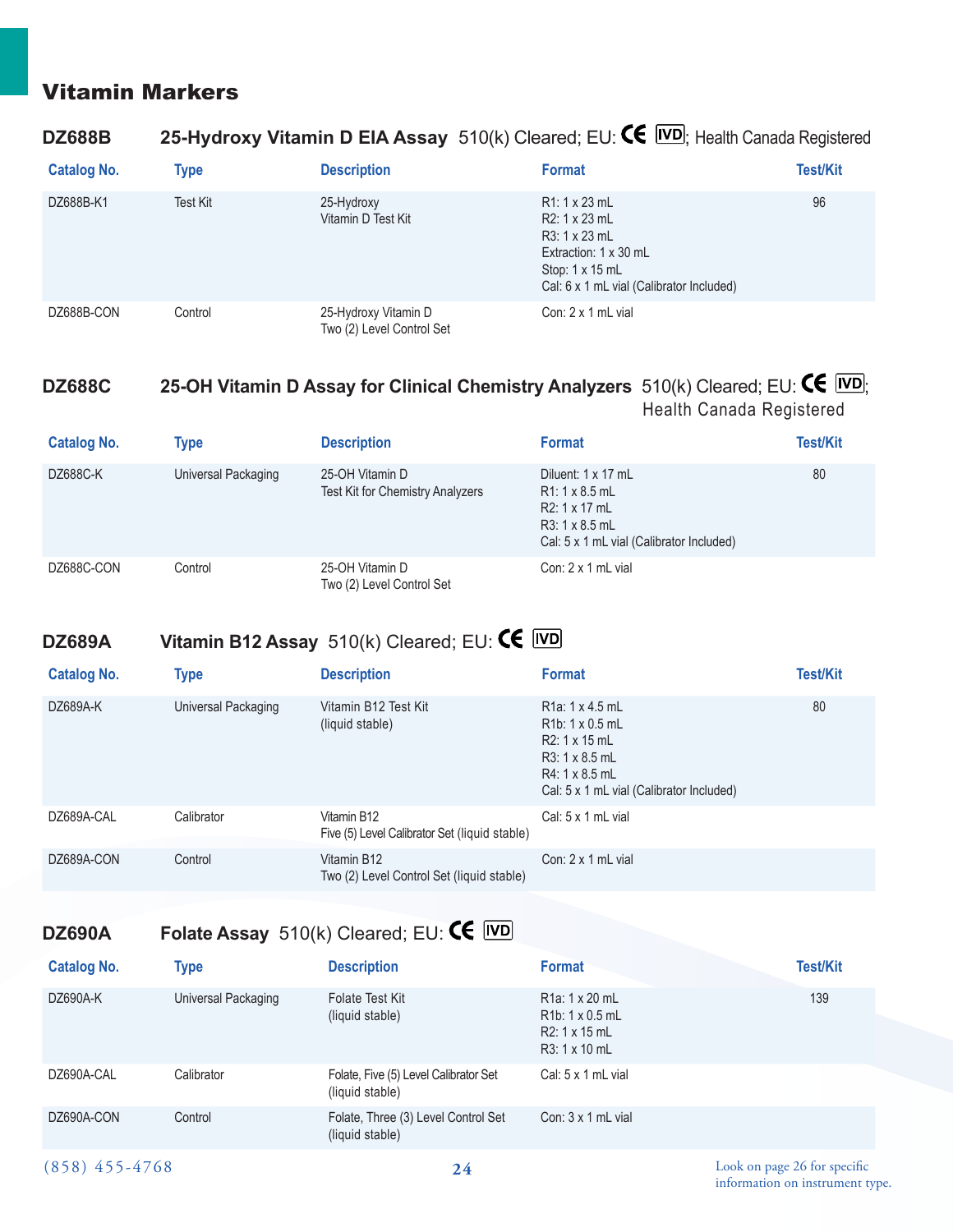#### Bulk Reagents

Diazyme offers our products in multiple bulk configurations. Please contact sales department for volumes and pricing.

Diazyme Laboratories, Inc. 12889 Gregg Court Poway, California 92064 Fax: 858-455-3701 Phone: 858-455-4768 888-DIAZYME (Toll Free US Only)

E-mail: sales@diazyme.com Web Site: www.diazyme.com Diazyme Europe GmbH Zum Windkanal 21 01109 Dresden, Deutschland Fax: +49 (0) 351 886 3366

Phone: +49 (0) 351 886 3300

E-mail: sales@diazyme.de Web Site: www.diazyme.com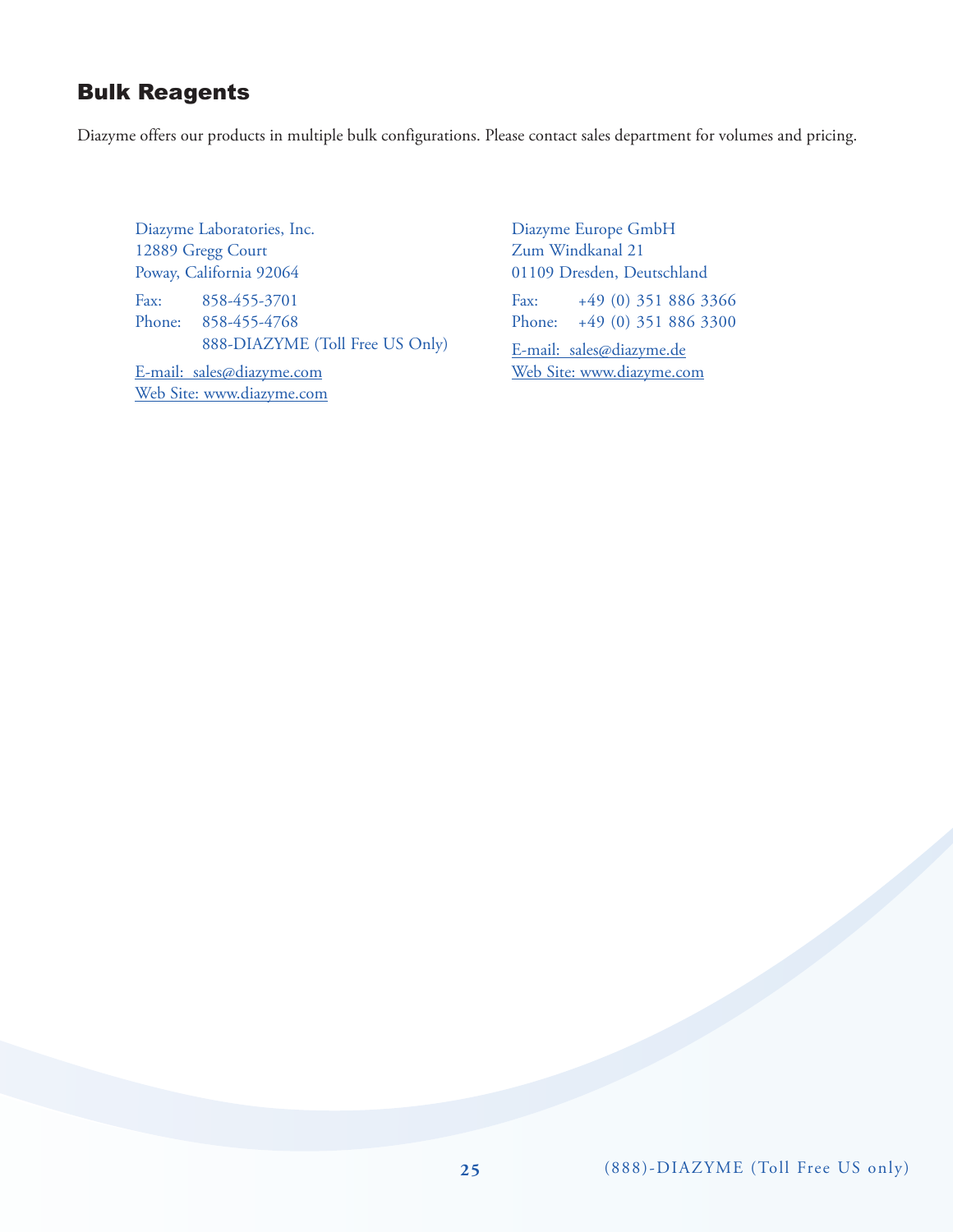

# **Instrument Specific Guide**

**Universal Packaging** Hitachi 917

**Beckman** Synchron AU

**Siemens Dimension** AR, Xpand, RxL, EXL

All of our products can be transferred to user packaging and utilized on most major liquid chemistry analyzers.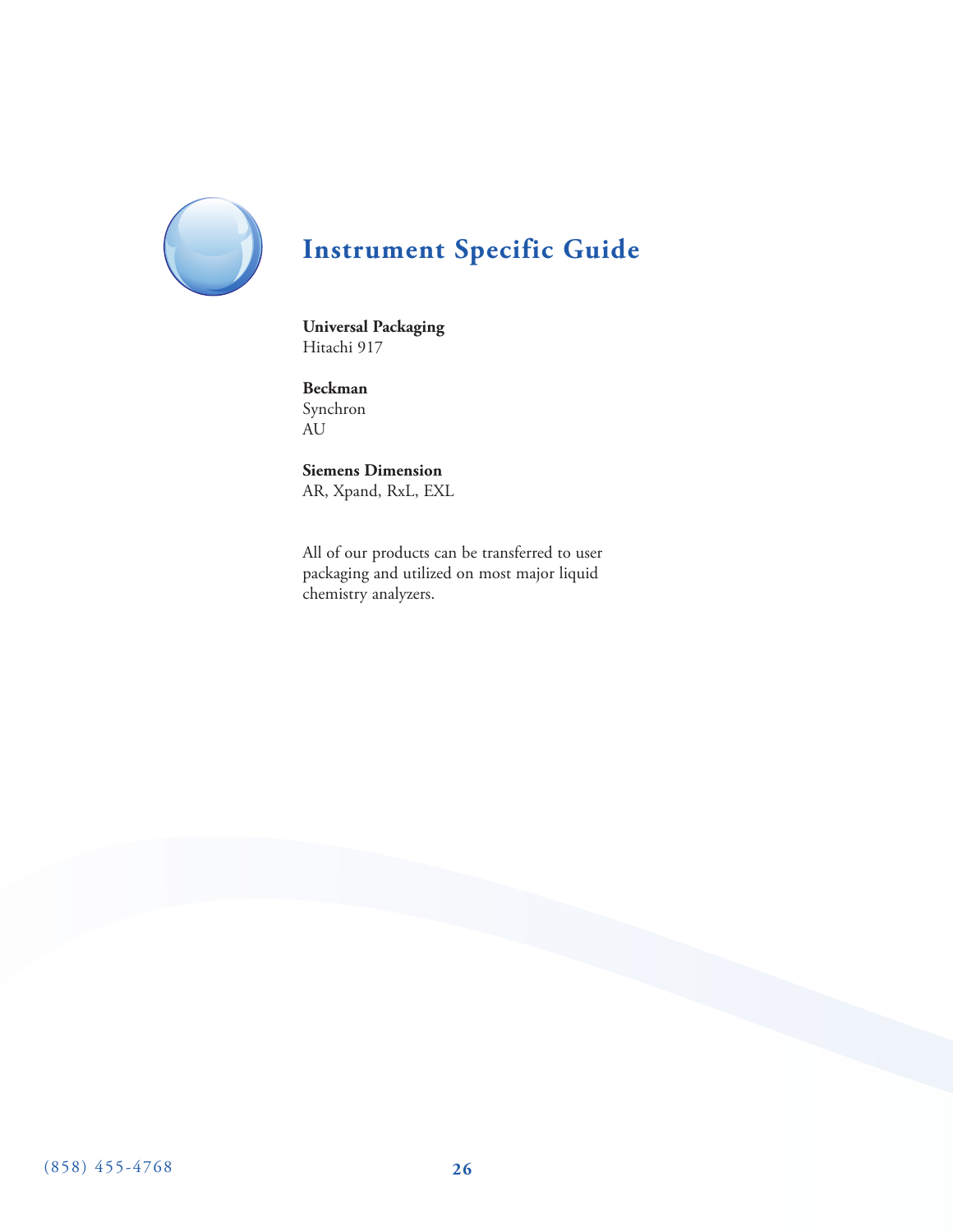# **Ordering Information**

#### **Phone, Fax, or Email Orders**

You can place an order with us by phone, fax, or e-mail. To expedite your order, please provide the following information:

- 1) Customer name, phone, FAX and e-mail
- 2) Purchase order number or credit card information (Visa, Master Card, American Express, Discover, JCB and Diners Club accepted)
- 3) Diazyme product catalog number and product name
- 4) Quantity of the product to be purchased
- 5) Shipping and billing addresses

Our international customers can make purchases by wire transfer or by letter of credit. To send a wire transfer, please contact Diazyme's Customer Service Department for payment information.

When placing an order with a letter of credit (LC), please send the original LC by express mail to Diazyme Laboratories, Inc. at the address listed below.

| Diazyme Laboratories, Inc. |                                 |      | Diazyme Europe GmbH         |  |
|----------------------------|---------------------------------|------|-----------------------------|--|
| 12889 Gregg Court          |                                 |      | Zum Windkanal 21            |  |
| Poway, California 92064    |                                 |      | 01109 Dresden, Deutschland  |  |
|                            | Fax: $858-455-3701$             | Fax: | +49 (0) 351 886 3366        |  |
|                            | Phone: 858-455-4768             |      | Phone: +49 (0) 351 886 3300 |  |
|                            | 888-DIAZYME (Toll Free US Only) |      | E-mail: sales@diazyme.de    |  |
| E-mail: sales@diazyme.com  |                                 |      | Web Site: www.diazyme.com   |  |
|                            | Web Site: www.diazyme.com       |      |                             |  |

#### **Webstore Orders**

Visit www.store.diazyme.com to place an order for finished kitted products. We accept (Visa, Master Card, American Express, Discover, JCB and Diners Club). For web support contact webstore@diazyme.com.

#### **Bulk Orders/Special Orders**

Diazyme Customer Service can generate customized quotations for bulk or special orders. Please send a quotation request including the following information to sales@diazyme.com:

- 1) Customer name, phone, FAX, e-mail and mailing address
- 2) Diazyme product catalog number and product name
- 3) Quantity and unit of the product to be purchased per order or per year

#### **Shipping, Sales Terms and Prices**

We strive to ship our products within 24 to 48 hours of receiving the order. Product prices do not include shipping fees. Please contact Customer Service for detailed sales terms, current pricing, and shipping options. All prices are subject to change without notice.

#### **Returns**

Diazyme products are manufactured under stringent quality assurance guidelines. Due to the nature of our products, we are not able to routinely accept returns. Please contact Customer Service with questions.

#### **Customer Service**

Our web site (www.diazyme.com) contains up-to-date information on our products including technical information such as assay method, assay accuracy, linearity range and reagent stability. Material Safety Data Sheets (MSDS) are available upon request. If you have additional questions, please contact us at the numbers listed above.